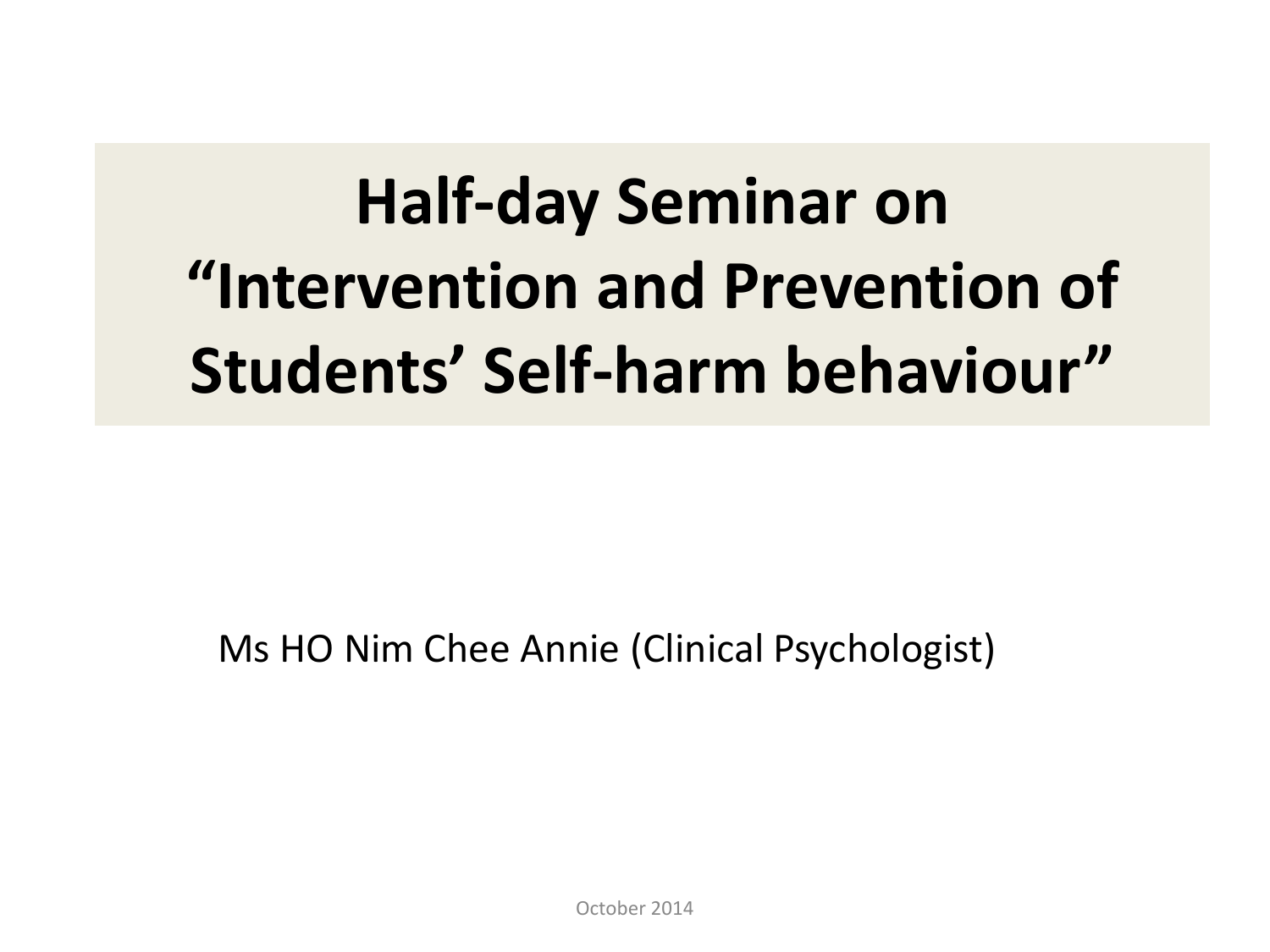### **Definition**

- Self-injury is the act of deliberately harming your own body, such as cutting or burning yourself. Typically not meant as a suicide attempt.
- Self-injury is an unhealthy way to cope with emotional pain, intense anger and frustration. Bring a momentary sense of calm and a release of tension, usually followed by guilt and shame and the return of painful emotions.
- Self-injury may be linked to a variety of mental disorders, such as Depression, Eating disorders and Borderline Personality Disorder.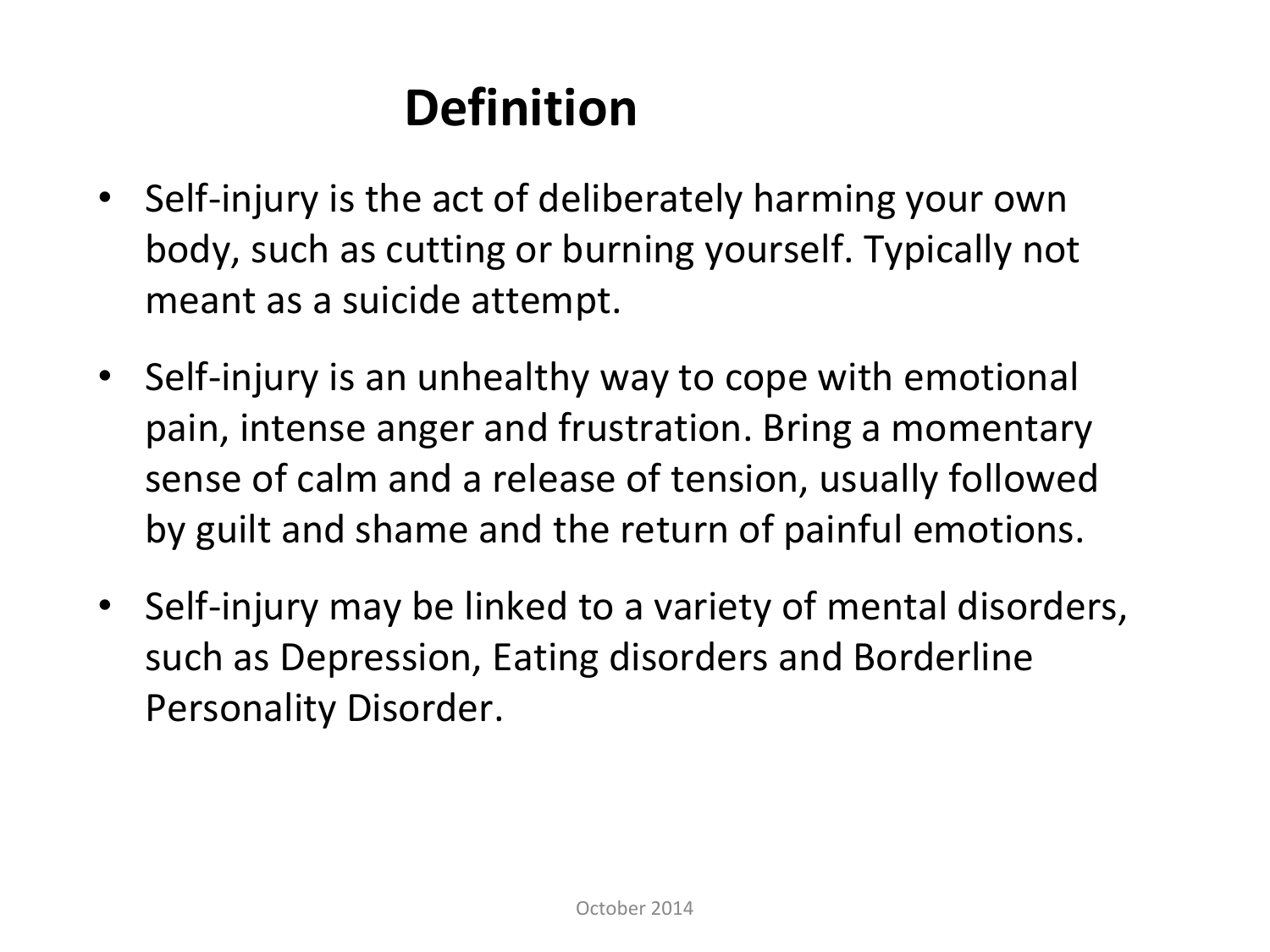# **Forms of self-injury**

- One of the most common forms of self-injury is cutting, which involves making cuts or severe scratches on different parts of body with a sharp object. Other forms of self-harm include:
- Burning (with lit matches, cigarettes or hot sharp objects like knives)
- Carving words or symbols on the skin
- Hitting or punching
- Piercing the skin with sharp objects
- Head banging
- Biting
- Persistently picking at or interfering with wound healing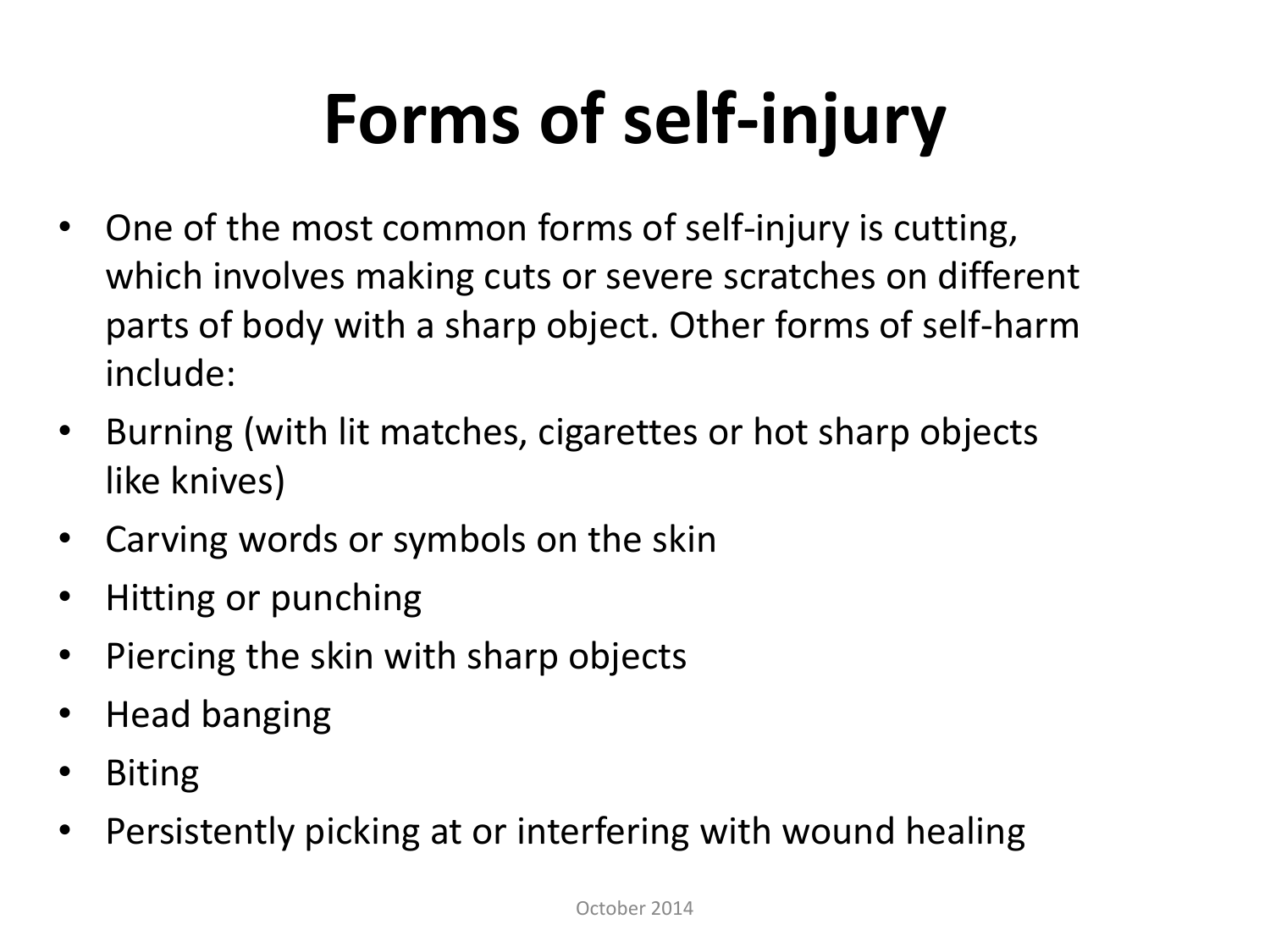# Warning Signs for NSSI

- Risk-taking behaviors such as playing with knives, sexual acting out, running into traffic, or jumping from high places
- Evidence of eating disorder or substance abuse
- General signs on depression, social isolation, and disconnectedness
- Possession of sharp implement (razor, shards of glass, thumb tacks)

Adapted from: Lieberman, R., Poland, S. (2006). Self-mutilation. In G. G. Bear & K. M. Minke (Eds.), *Children's needs III: Development, prevention, and intervention.*  Washington, DC: National Association of School Psychologists. [http://www.nasponline.org]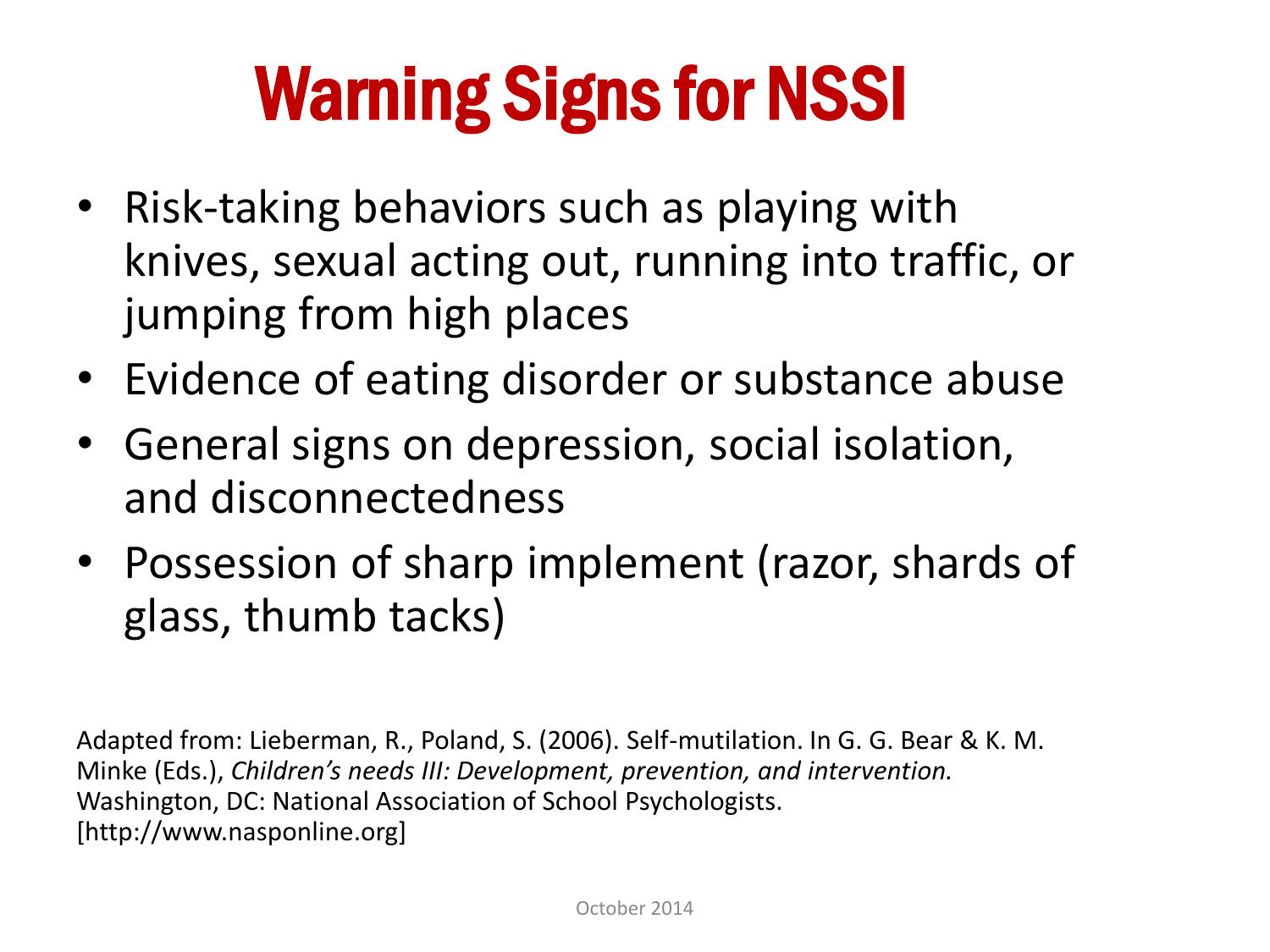### Other Signs

- Scars, such as from burns or cuts
- Fresh cuts, scratches, bruises or other wounds
- Keeping sharp objects on hand
- Wearing long sleeves or long pants, even in hot weather
- Claiming to have frequent accidents or mishaps
- Spending a great deal of time alone
- Pervasive difficulties in interpersonal relationships
- Persistent questions about personal identity, such as "Who am I?" "What am I doing here?"
- Behavioral and emotional instability, impulsivity and unpredictability
- Statements of helplessness, hopelessness or worthlessness (expressed in verbal, written or through internet social networking device e.g. FB)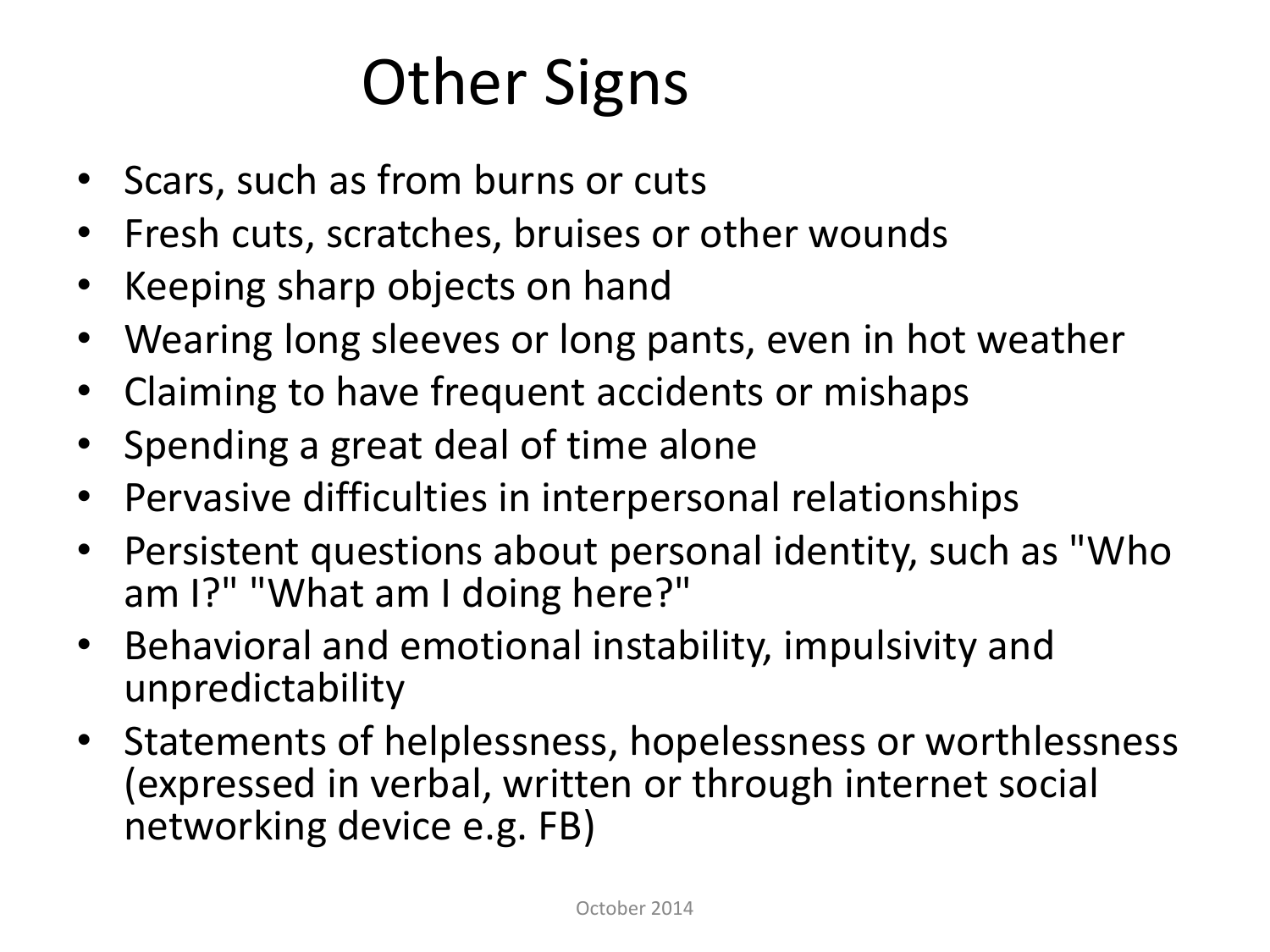### **Cause**

- No one single or simple cause.
- Usually the result of an inability to cope in healthy ways with psychological pain related to issues of personal identity and having difficulty "finding one's place" in family and society.
- Difficulties regulating, expressing or understanding emotions.
- Mixture of emotions.
- For instance, there may be feelings of worthlessness, loneliness, panic, anger, guilt, rejection, self-hatred or confused sexuality.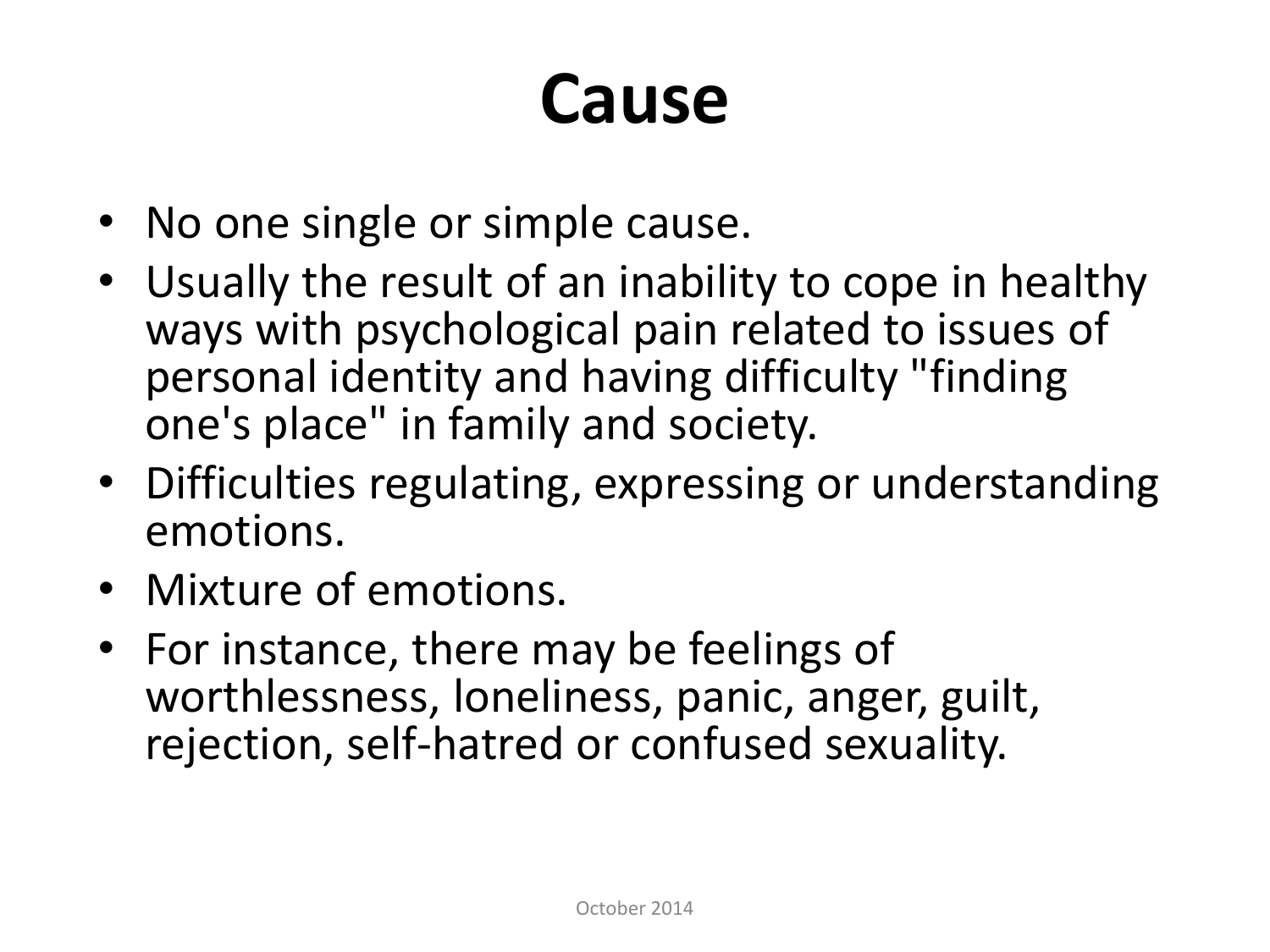## Through self-injury, the person may be trying to:

- Manage or reduce severe distress or anxiety
- Distraction from painful emotions through physical pain
- Feel a sense of control over his or her body, feelings or life situations
- Feel something when feeling emotionally empty
- Express internal feelings in an external way
- Communicate depression or distressful feelings to others
- Be punished for perceived faults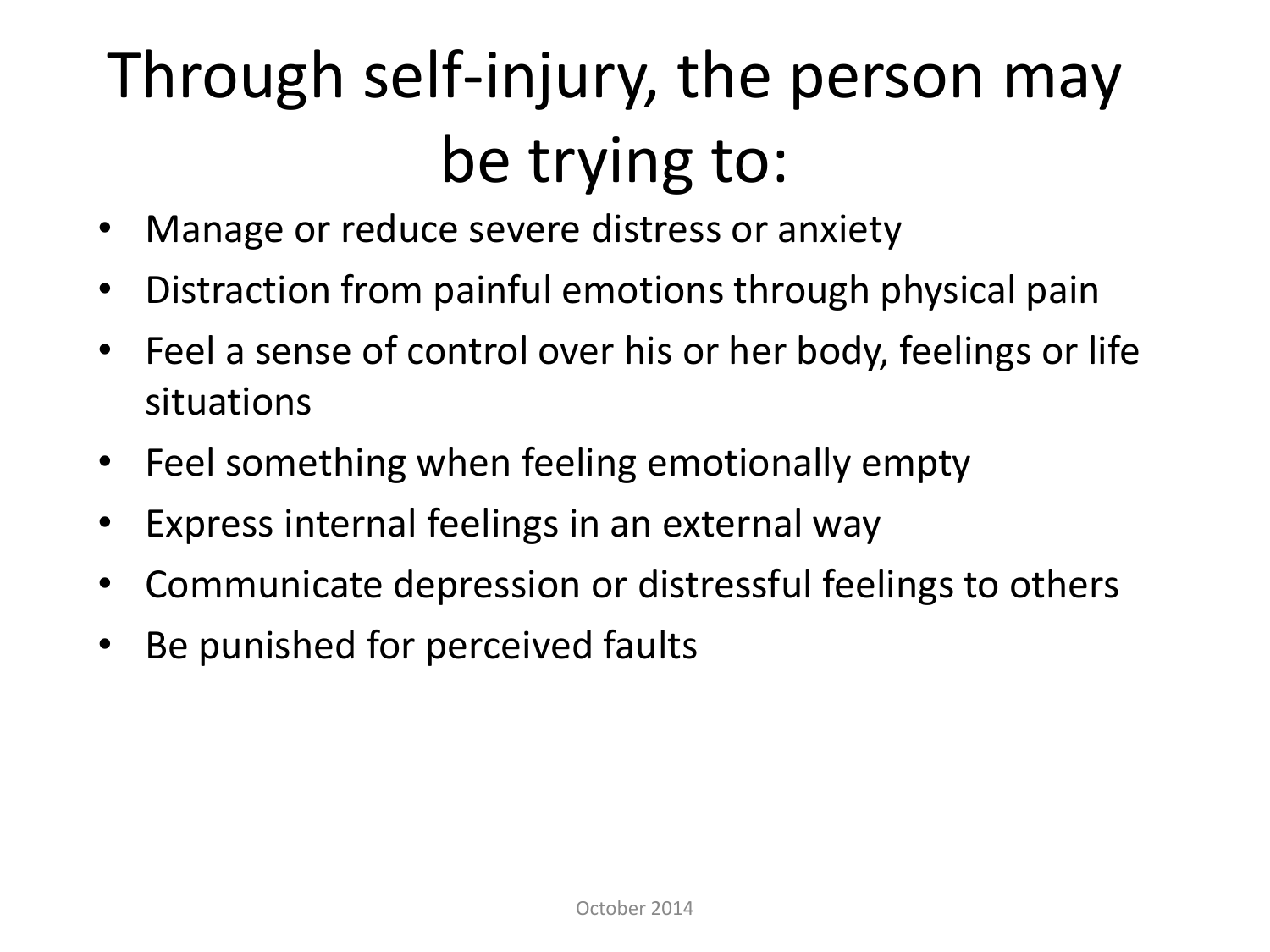### Risk Factors

#### • **Female.**

- **Age.** Most people who self-injure are teenagers and young adults, although those in other age groups also self-injure
- **Friend's influence.**
- **Life issues.** Some people who injure themselves were neglected, or sexually, physically or emotionally abused, or experienced other traumatic events. They may have grown up and still remain in an unstable family environment, or they may be young people questioning their personal identity or sexuality.
- **Mental health issues.** People who self-injure are more likely to be impulsive, explosive and highly self-critical, and be poor problem-solvers. In addition, self-injury is commonly associated with certain mental disorders, such as borderline personality disorder, depression, anxiety disorders, post-traumatic stress disorder and eating disorders.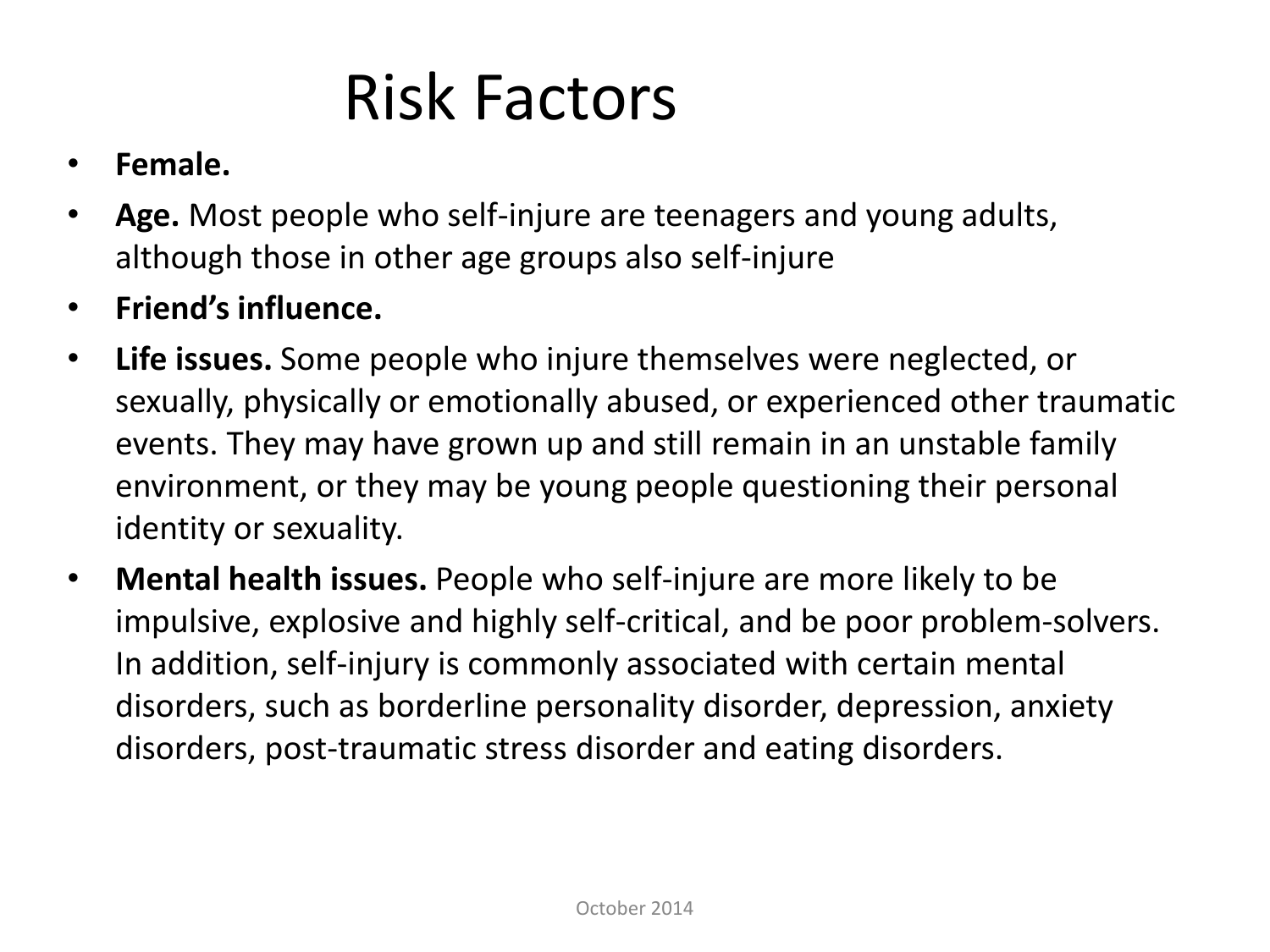# The Story

• Self-injury took seven years of my life; it was seven years of hell. It was a crutch, a burden, an excuse, a drug. I slowly became addicted, moving from injuring once in a while to everyday to more. I was punishing myself. I was hospitalized for a suicide attempt and it was then I realized how addicted, dependent, and desolate I really was.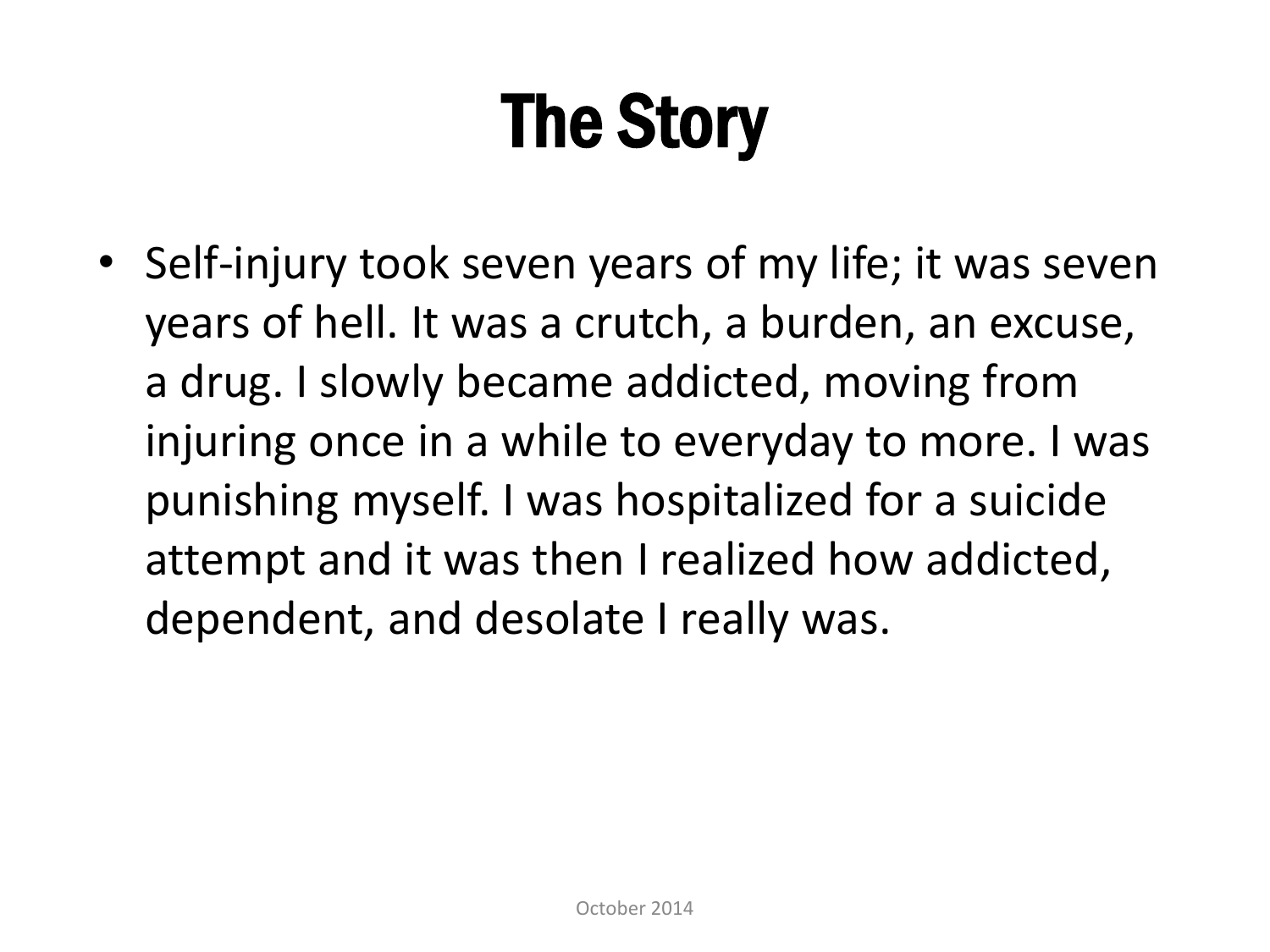### The Story

• But what I didn't realize was that self-injury was a *choice*. No one forces you to self-injure; other's actions or words might lead you to self-injuring but you alone control your actions. Self-injury is nothing more than a dangerous bandage, covering emotional pain with physical pain. Physical pain is more concrete than emotional pain and that's what's so appealing.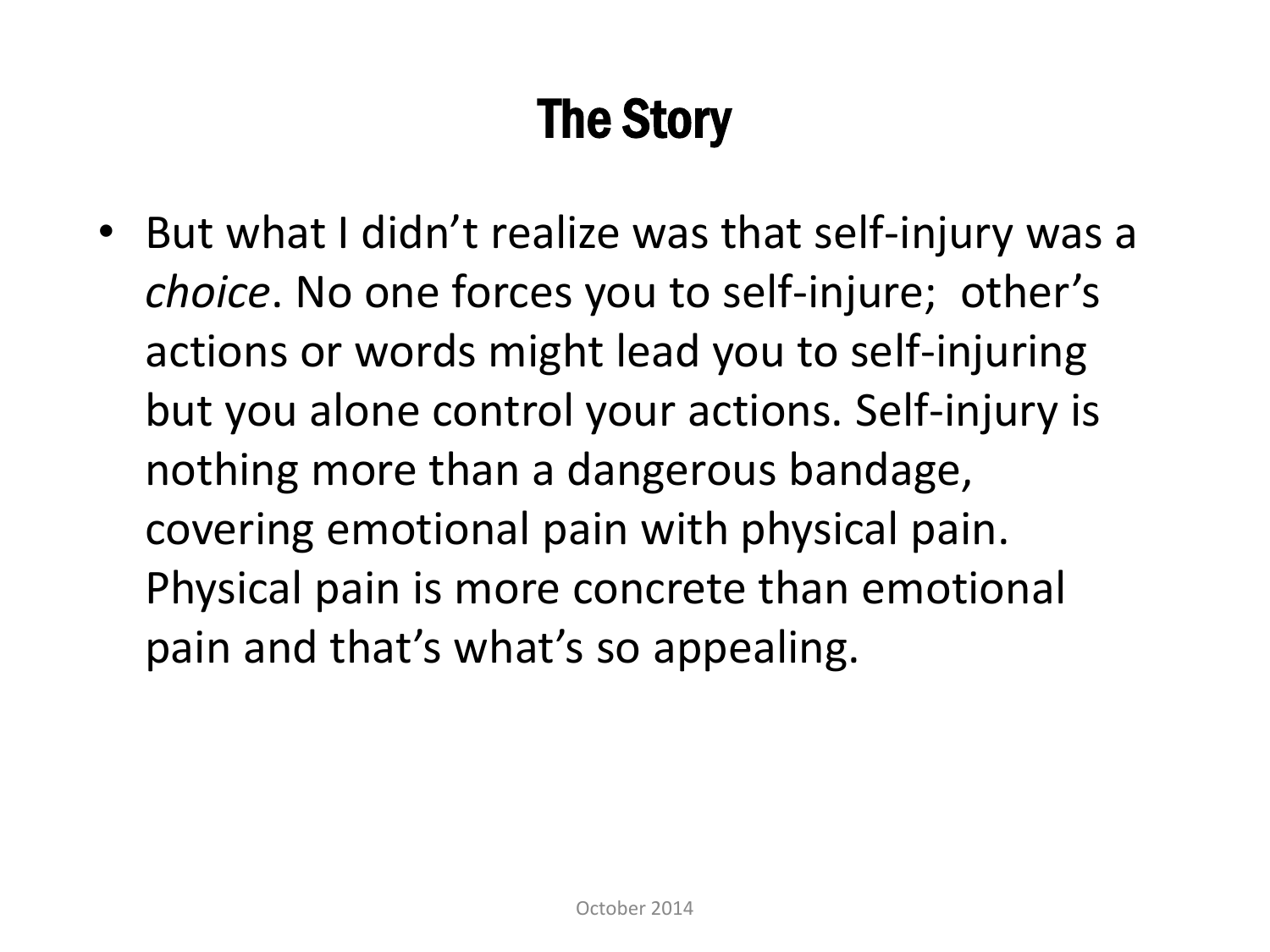### The Story

• Self-injury is nothing to live with: you deserve so much better. Remember, life is what you make of it. I'm not saying you won't have impulses because you will. But, people are there to help, yet it won't do any good unless you're ready. Ready to change, to be free, to live. Ready to ask for help. (Written by K.A., age 17)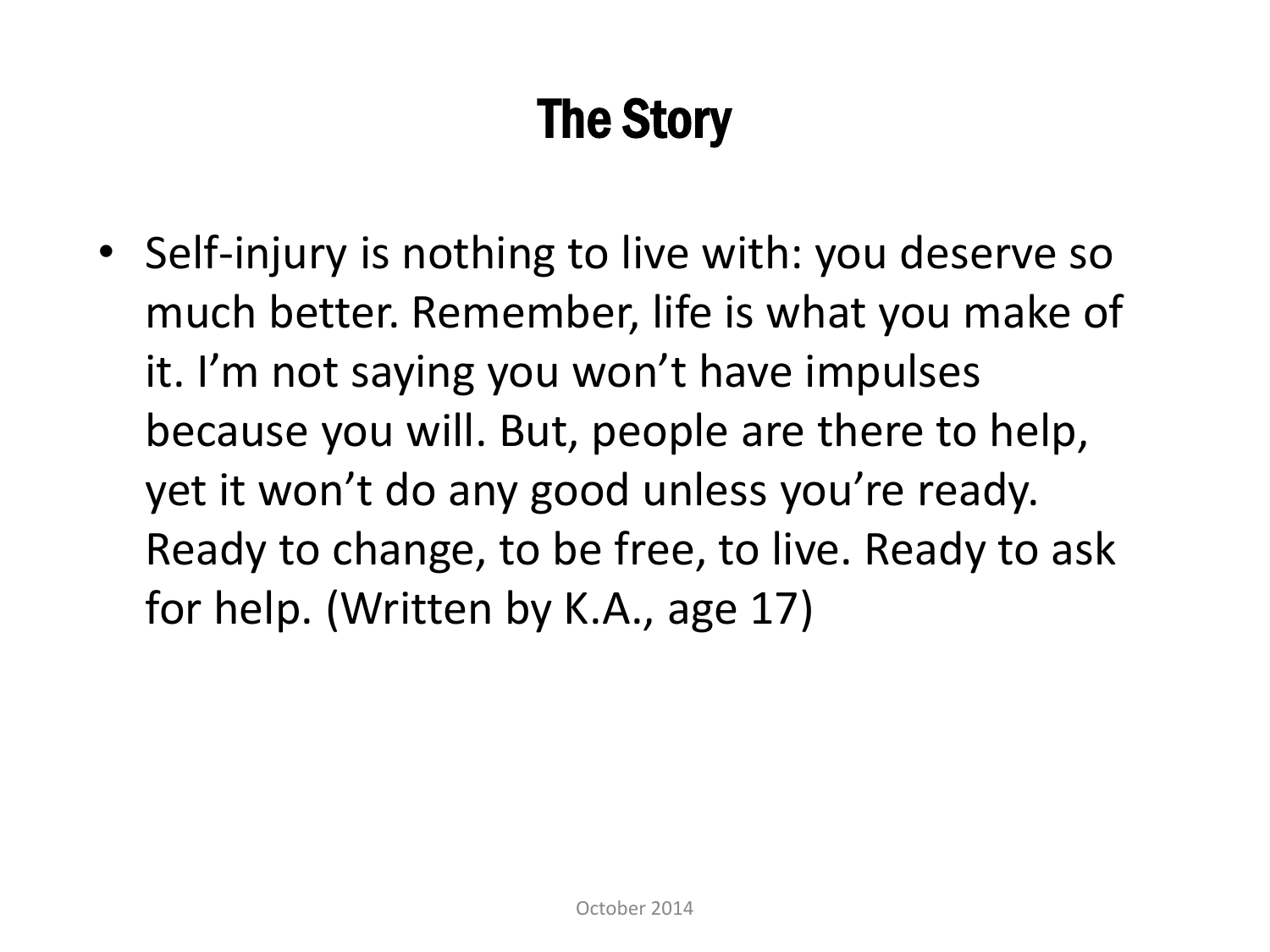## Response to Student's Disclosure

- First, the response to student disclosure should show a respectful willingness to listen in a nonjudgmental fashion.
- The practitioner should use similar language to the youth in describing the behavior (e.g., if they describe "cutting", identify the behavior as such in your discussions) and should avoid the use of suicide terminology (Walsh, 2006).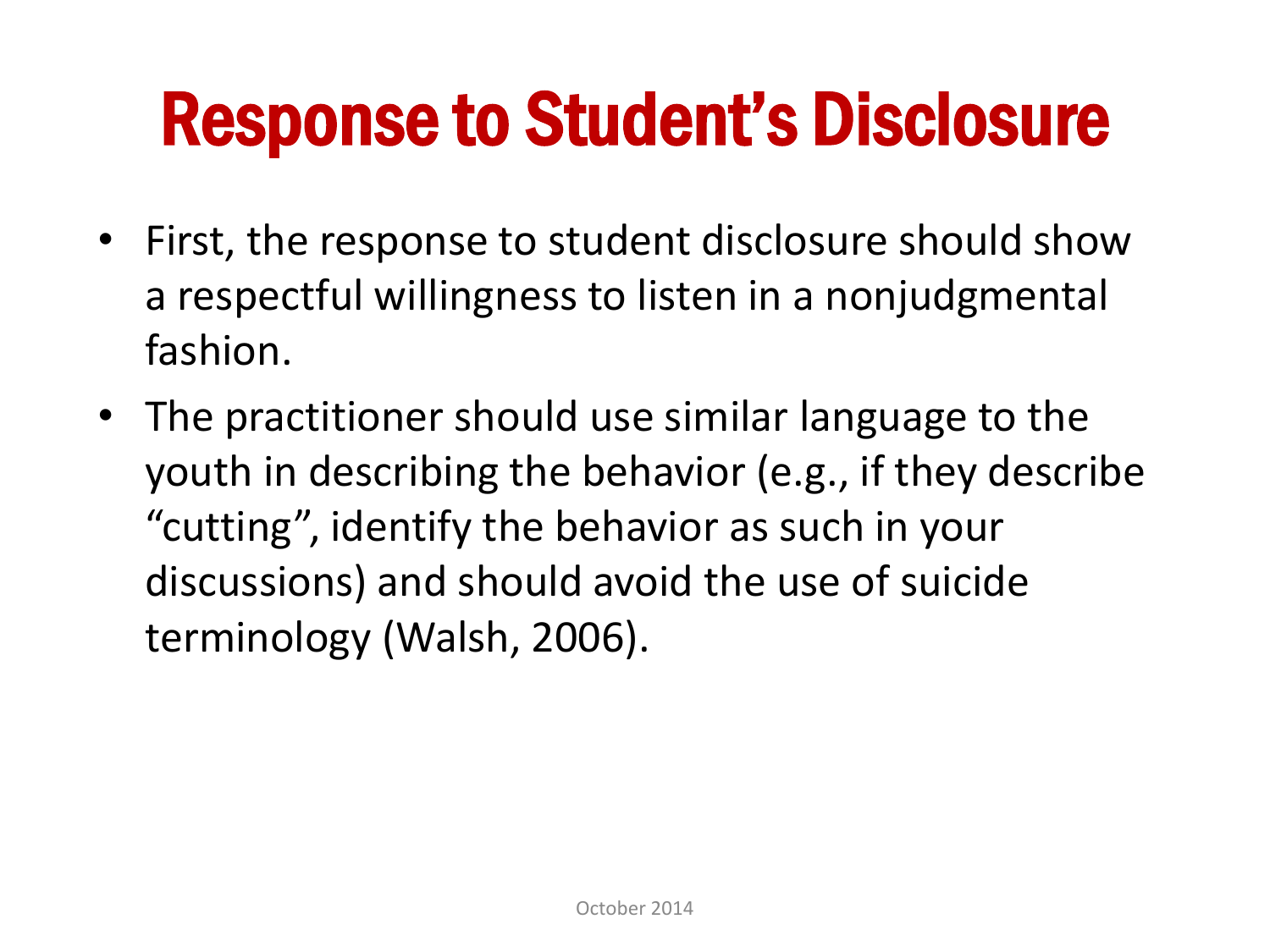## Response to Student's Disclosure

- In the initial response and discussions that follow, one should not express shock, revulsion, or discomfort; nor should the practitioner overreact and show too much concern for the adolescent. These types of reactions could alienate the youth and damage the trust within the working relationship.
- Should not show excessive interest in the behavior as this can be a trigger for further self-injurious behaviors.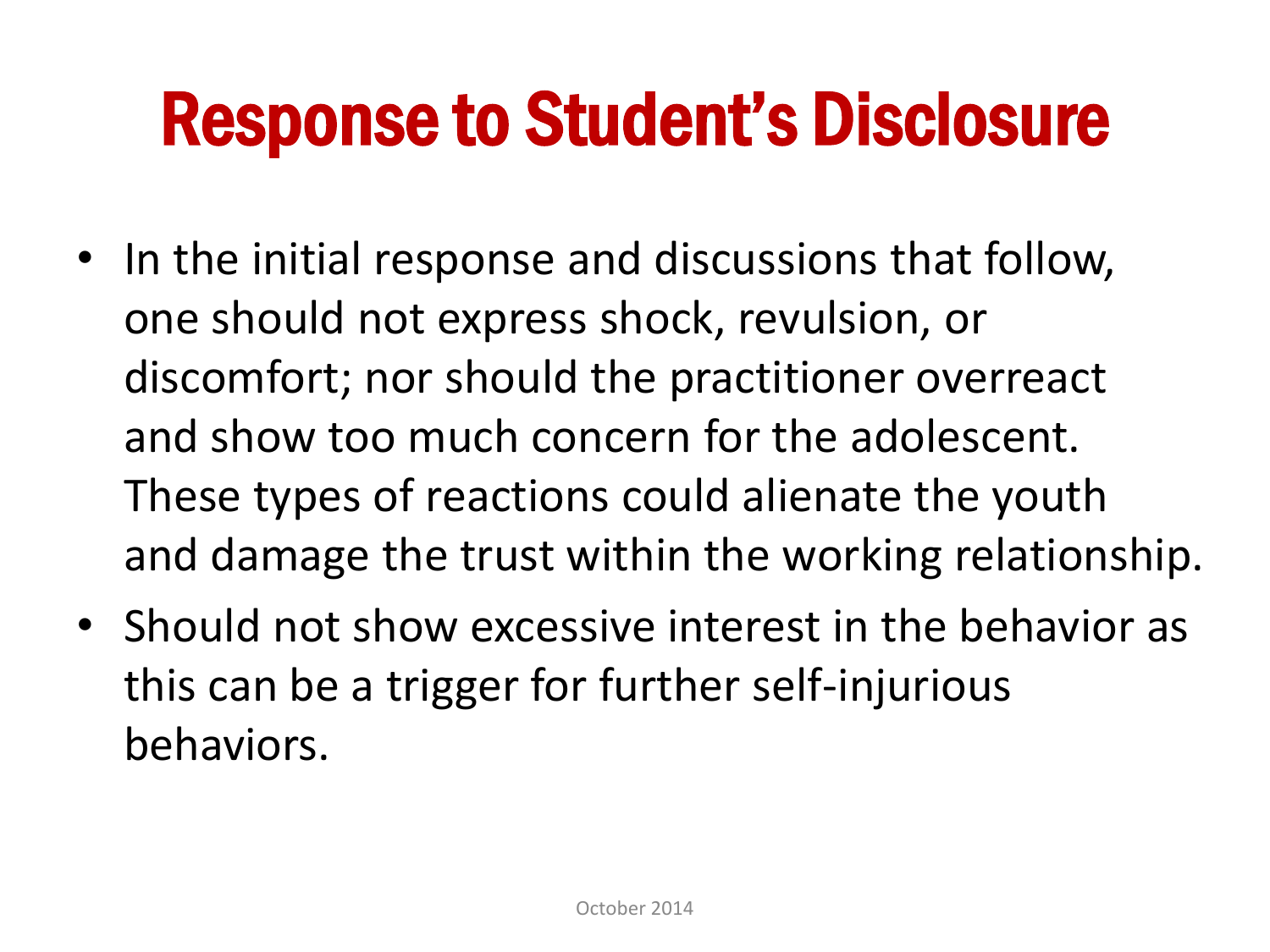### Suggestions for Teachers: Helping Youth Who Self-Injure

• It is important for teachers to know the do's and don'ts of how to handle such situations.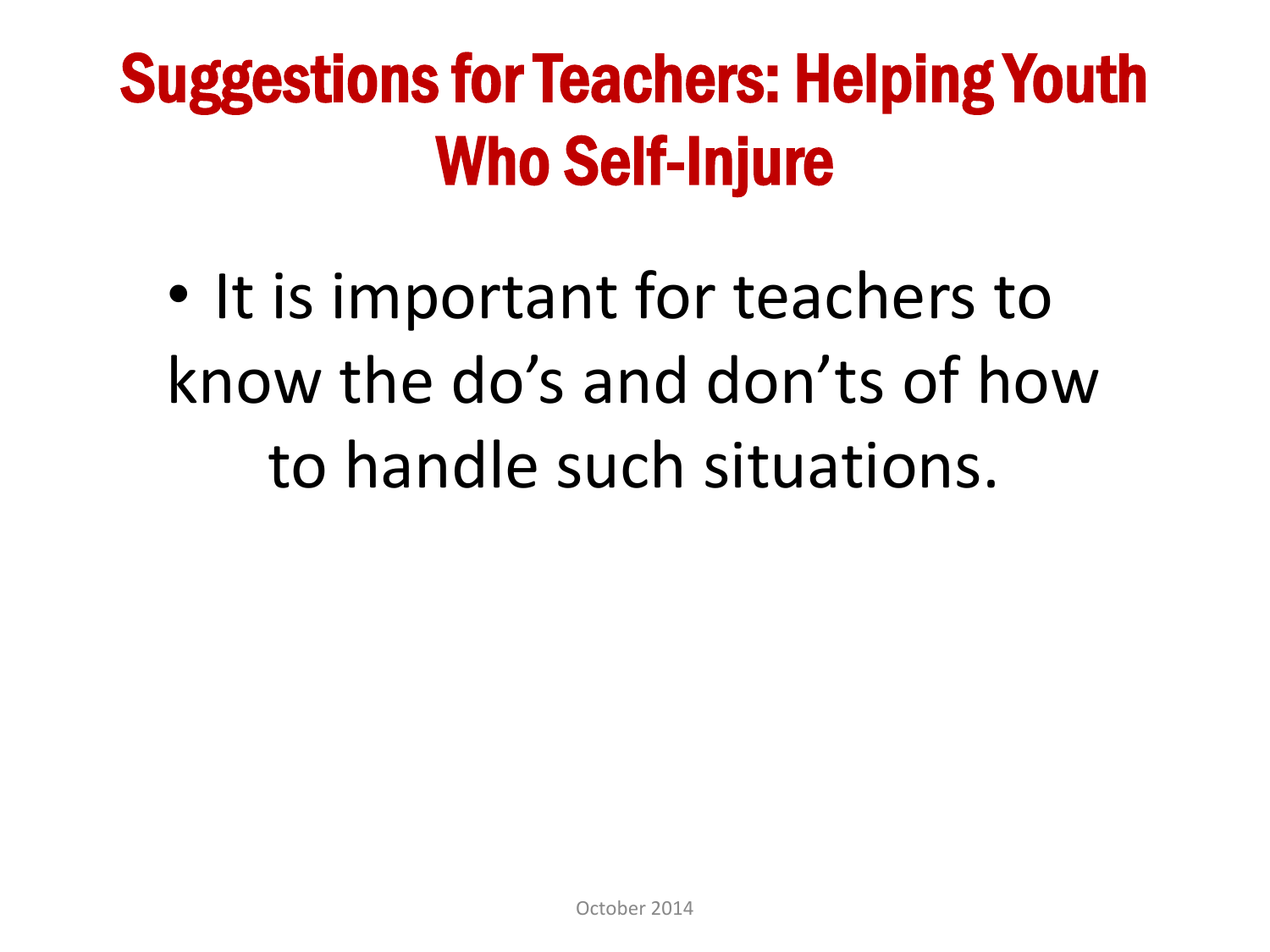## Suggestions for Teachers: Helping Youth Who Self-Injure

### Do:

- Try to approach the student in a clam and caring way.
- Accept him or her even though you may not accept the behavior.
- Let the student know how much you care about him or her and believe in his or her potential.
- Understand that this is his or her way of coping with the pain he or she feels inside.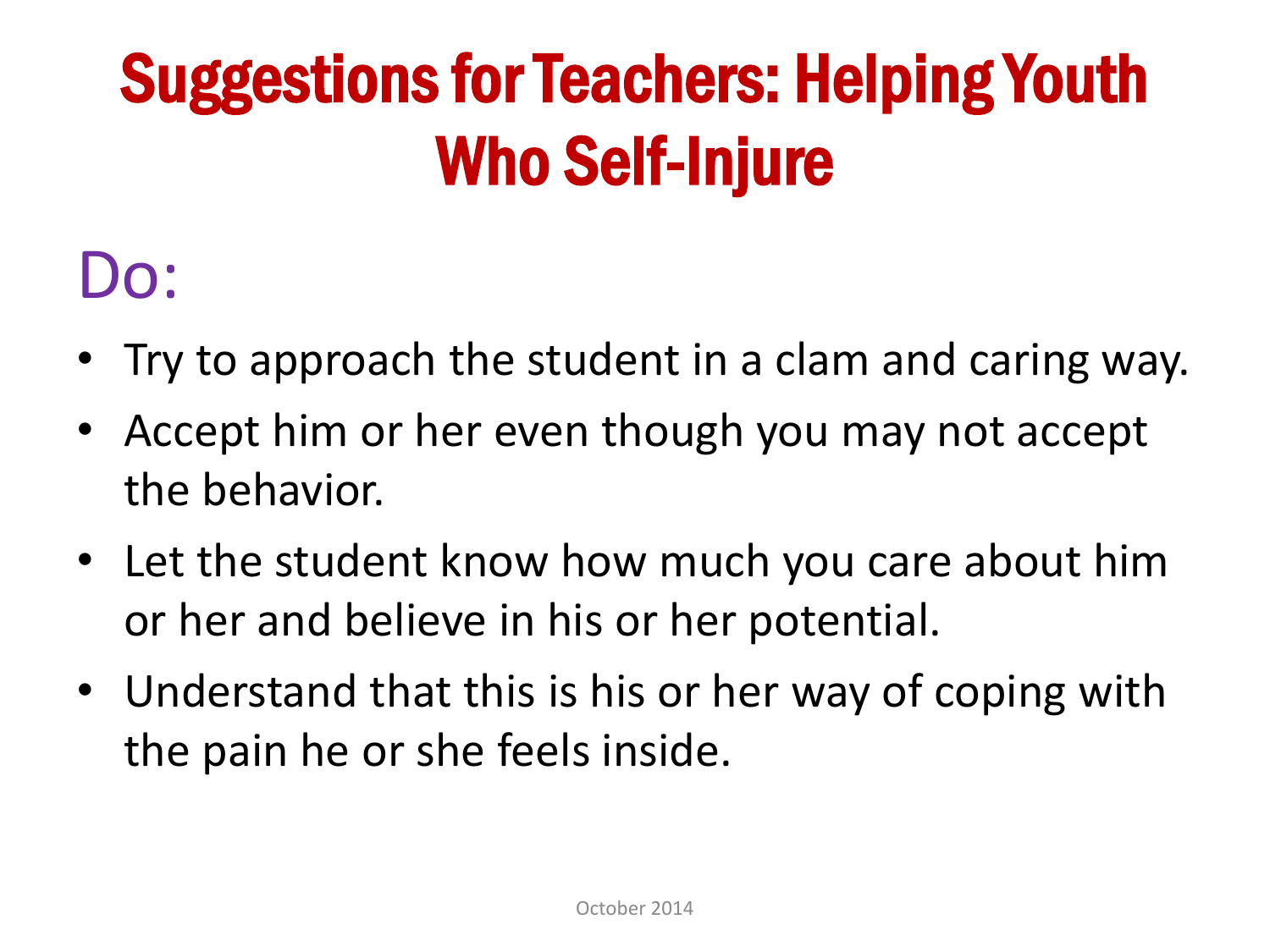### Do:

- Refer that student to your school-based professional (e.g., psychologist or counselor).
- Offer to go with that student to see the professional helper.
- Listen! Allow the student to talk to you. Be available.
- Discover what the student's personal strengths are and encourage him or her to use those strengths.
- Help him or her get involved in some area of interest (club, sport, or peer program).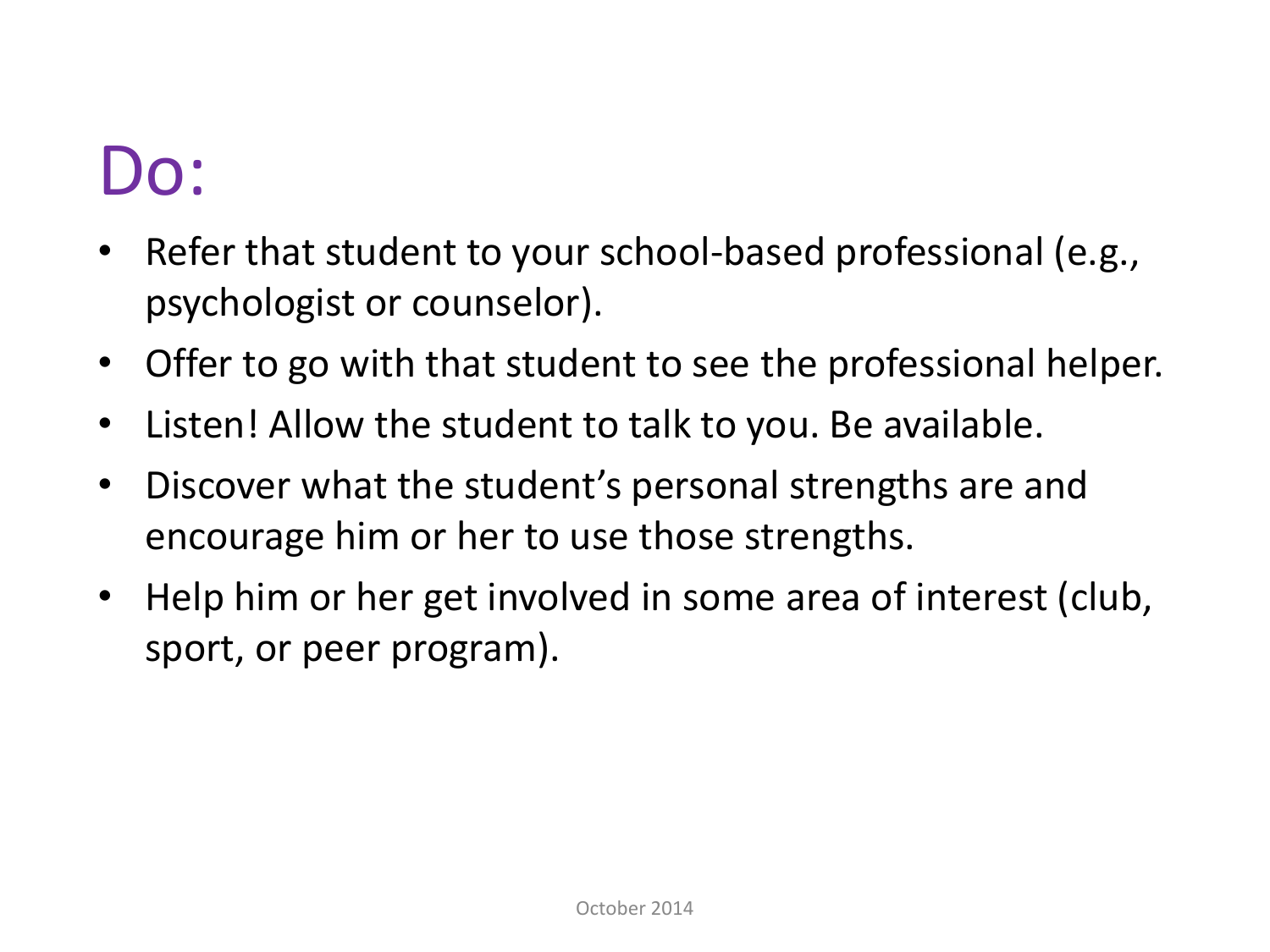## Suggestions for Teachers: Helping Youth Who Self-Injure

### Don't

- Say anything to cause the student to feel guilt or shame (e.g., "What did you do to yourself?")
- Act shocked or appalled by his or her behavior.
- Talk about the student's NSSI in front of the class or around his or her peers.
- Try to teach the student what you think he or she should do.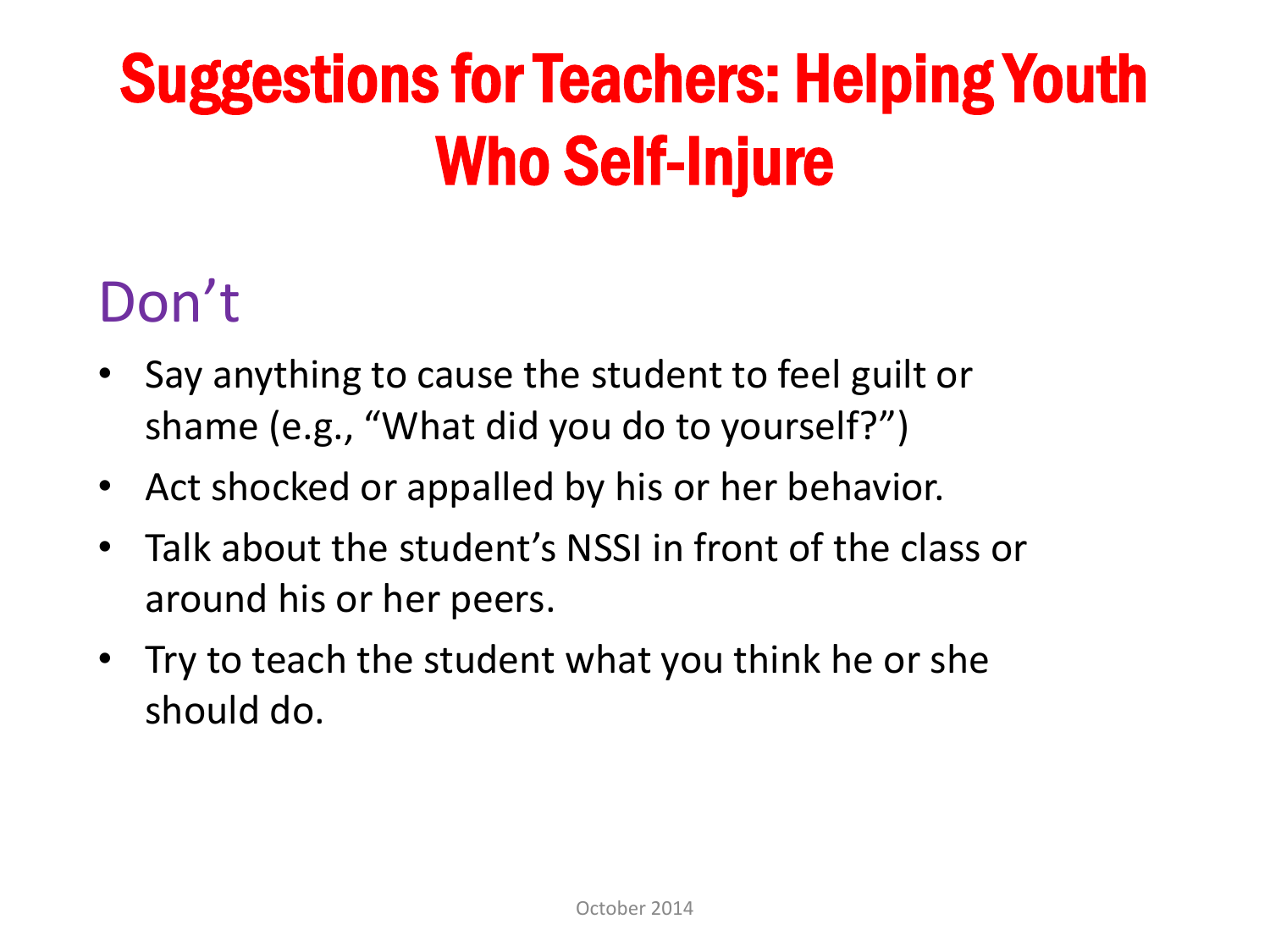## Don't

- Judge the student, even if you do not agree with him or her.
- Tell the student that you won't tell anyone if he or she shares information about self-injuring behaviors with you.
- Use punishment or negative consequences if a student does self-injure.
- Make deals in an effort to get the student stop.
- Make promises to the student that you can't keep.

Adapted from: Bowman, S., & Randall, K. (2004). See my pain: *Creative strategies and activities for helping young people who selfinjure.* Chapin, SC: YouthLight. [http://www.youthlightbooks.com]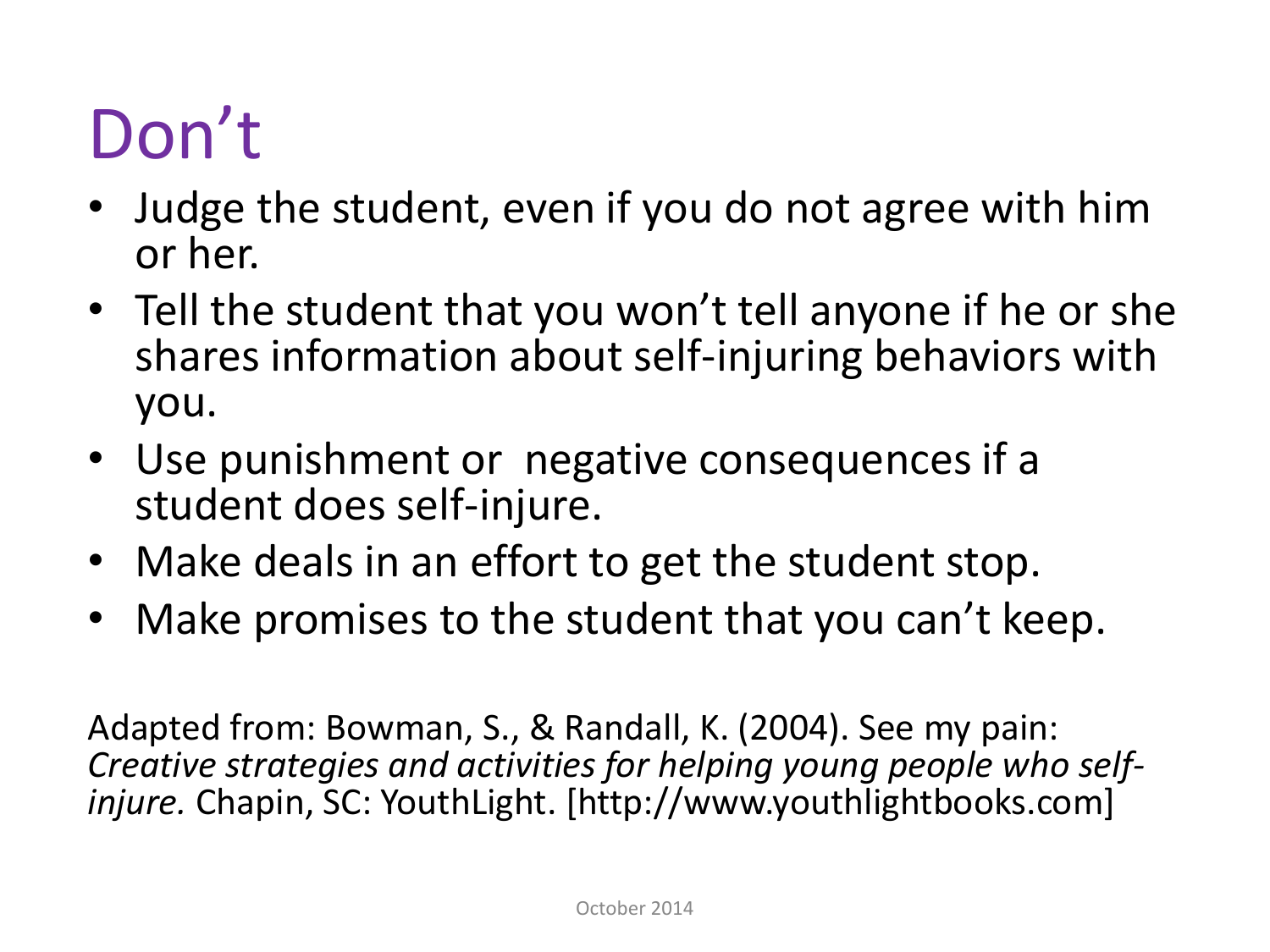### Different Levels of Treatment for Different Clinical Presentations

### • **Careful monitoring**

NSSI has been performed just once or twice, the context of NSSI is social or experimental, medical severity is low, emotion distress is low, suicidal ideation is absent, clinical disorders are absent.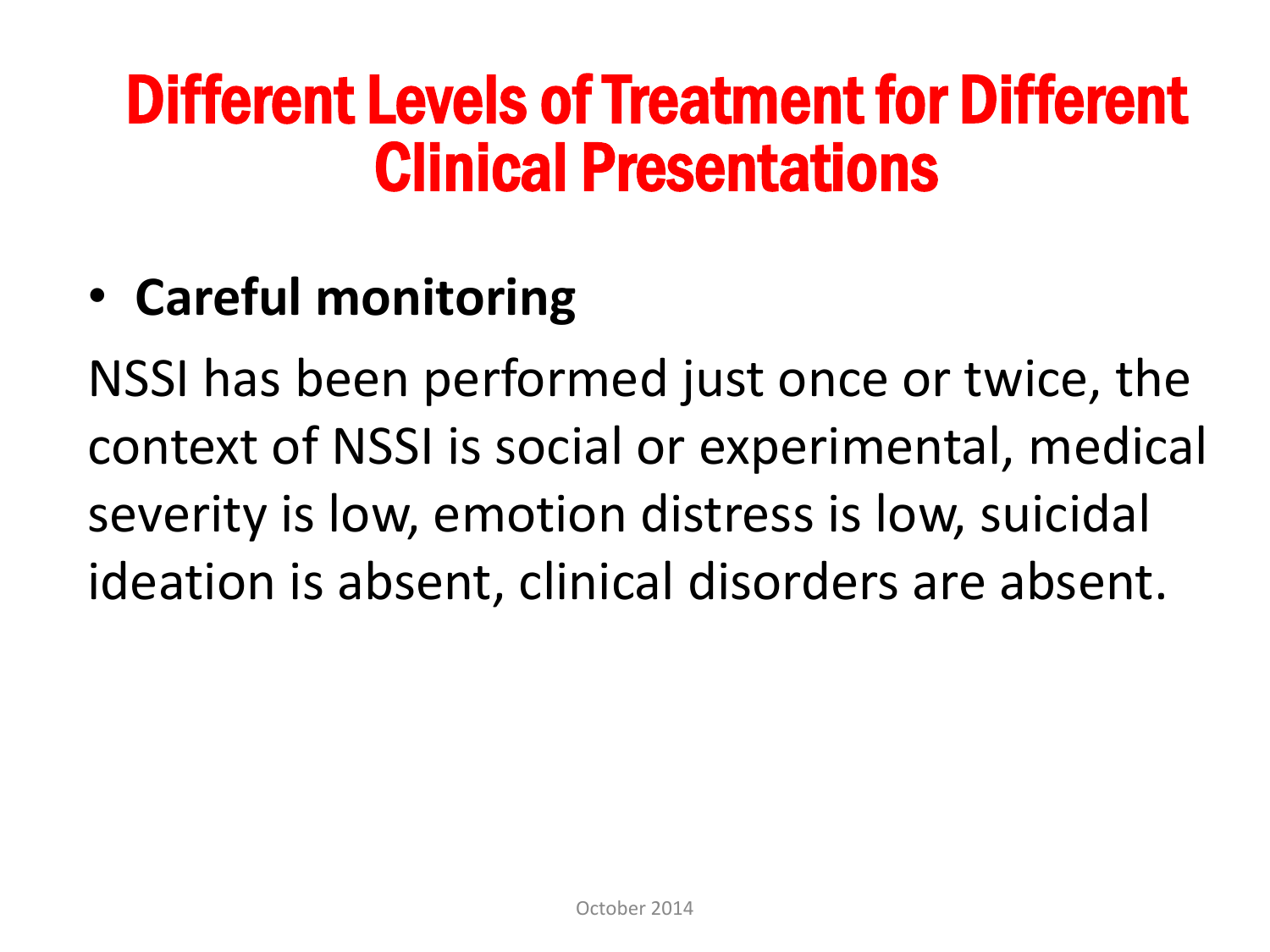## Different Levels of Treatment for Different Clinical Presentations

#### • **Outpatient therapy**

NSSI has been performed more than once or twice, NSSI is performed for intrapersonal reasons such as affect regulation and self-punishment, multiple methods of NSSI have been utilized, suicidal ideation is present, there is clinically significant emotional distress, NSSI is usually performed alone, there are co-occurring clinically significant conditions such as emotional distress, suicidal ideation, or clinical disorders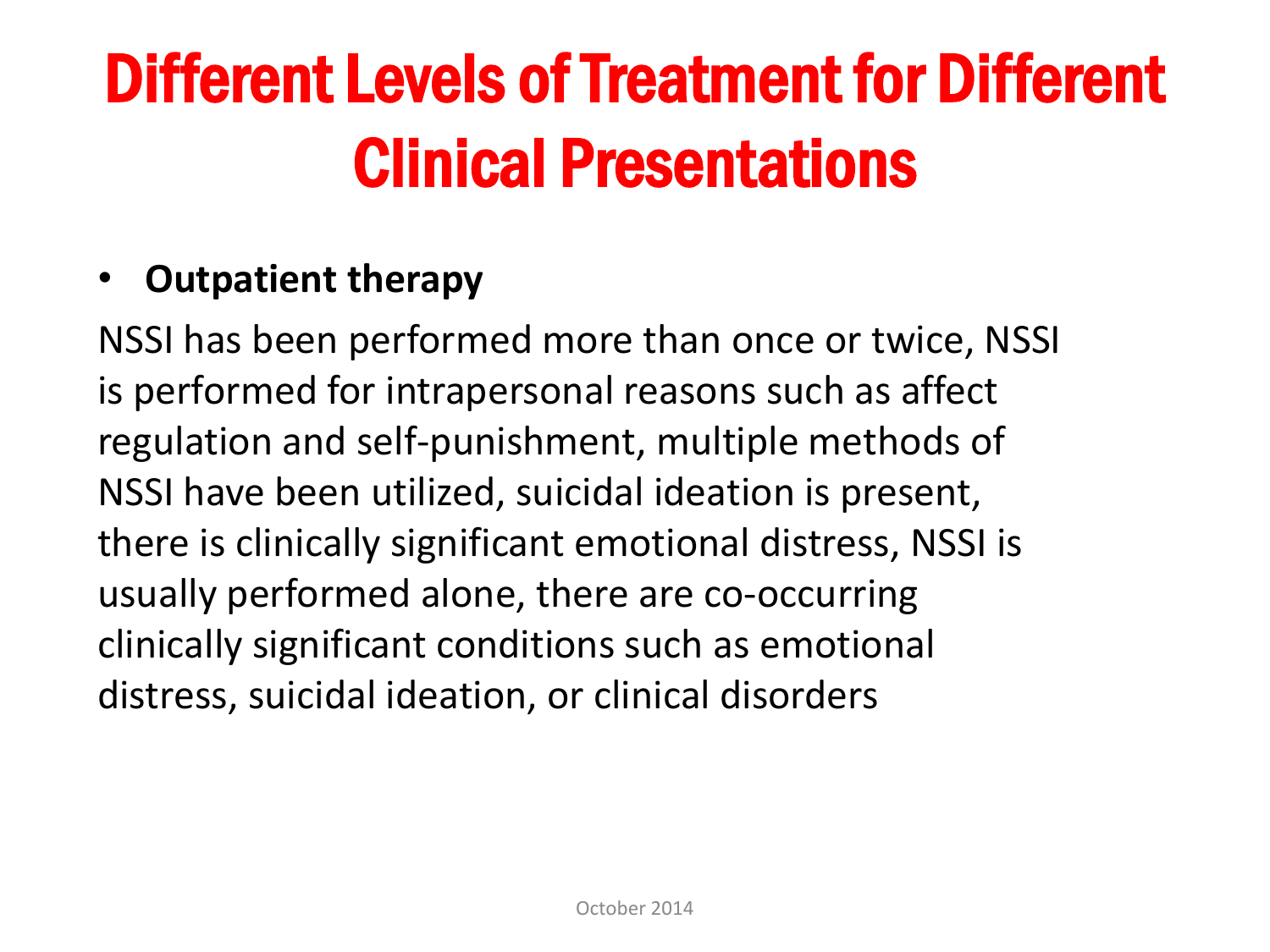## Different Levels of Treatment for Different Clinical Presentations

- **Inpatient or partial hospitalizations**
- Medical severity of NSSI is high, thoughts/urges of NSSI are almost constant, frequency of NSSI is high, numerous methods of NSSI have been used, suicidal ideation is high, there is severe impairment due to a co-occurring mental disorders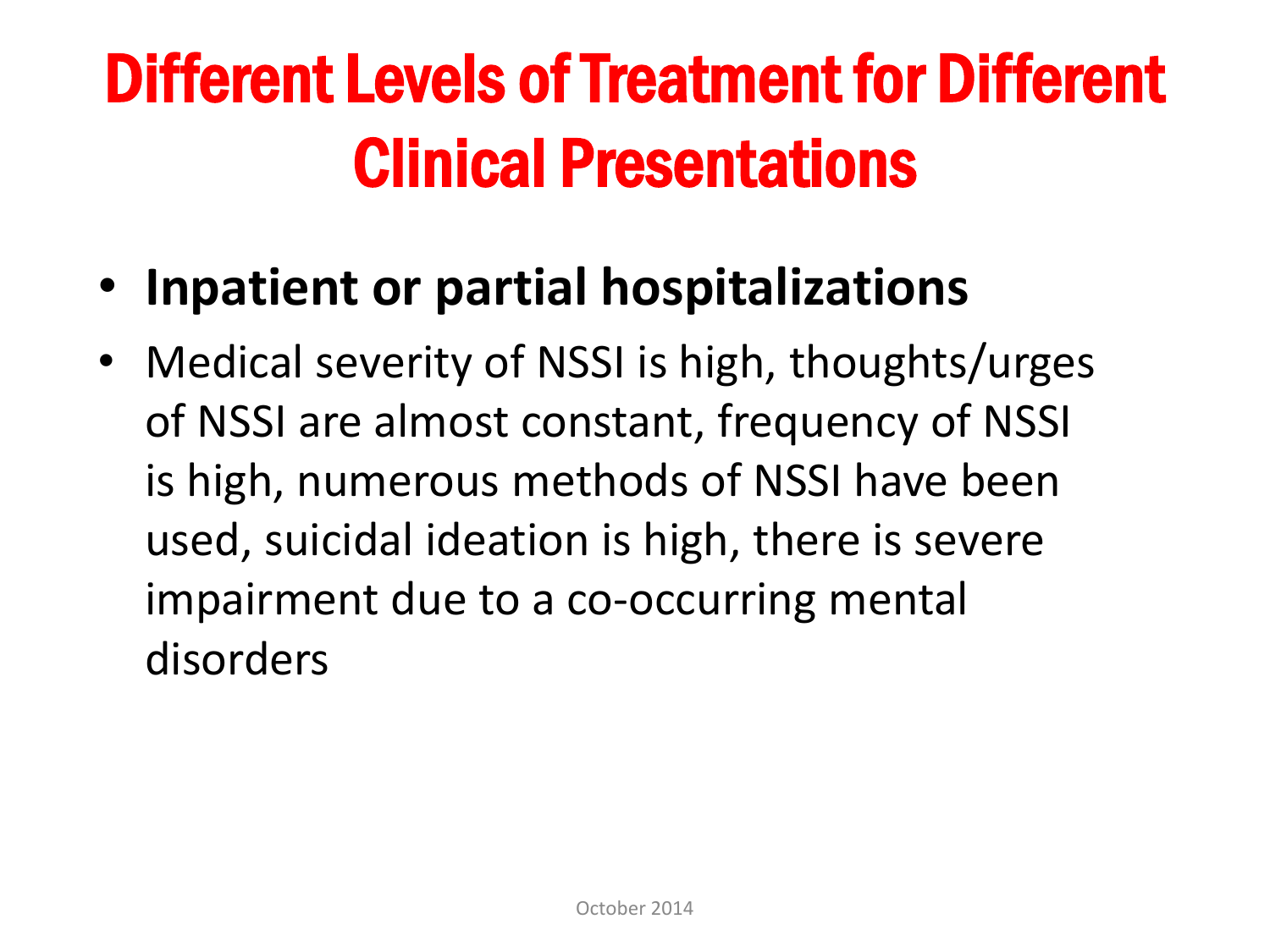## Sample School Protocol for Nonsuicidal Self-Injury

### **Response to NSSI**

- Schools should have assigned school-based professionals (e.g., school psychologist or counselor) for NSSI referral issues. There must be a key referral person if the school-based professional is not regularly available. This person would be responsible for contacting and collaborating with the school psychologist or counselor should any students be referred.
- All staff should have training and information about NSSI so that reactions are consistent, appropriate, and conform to protocol.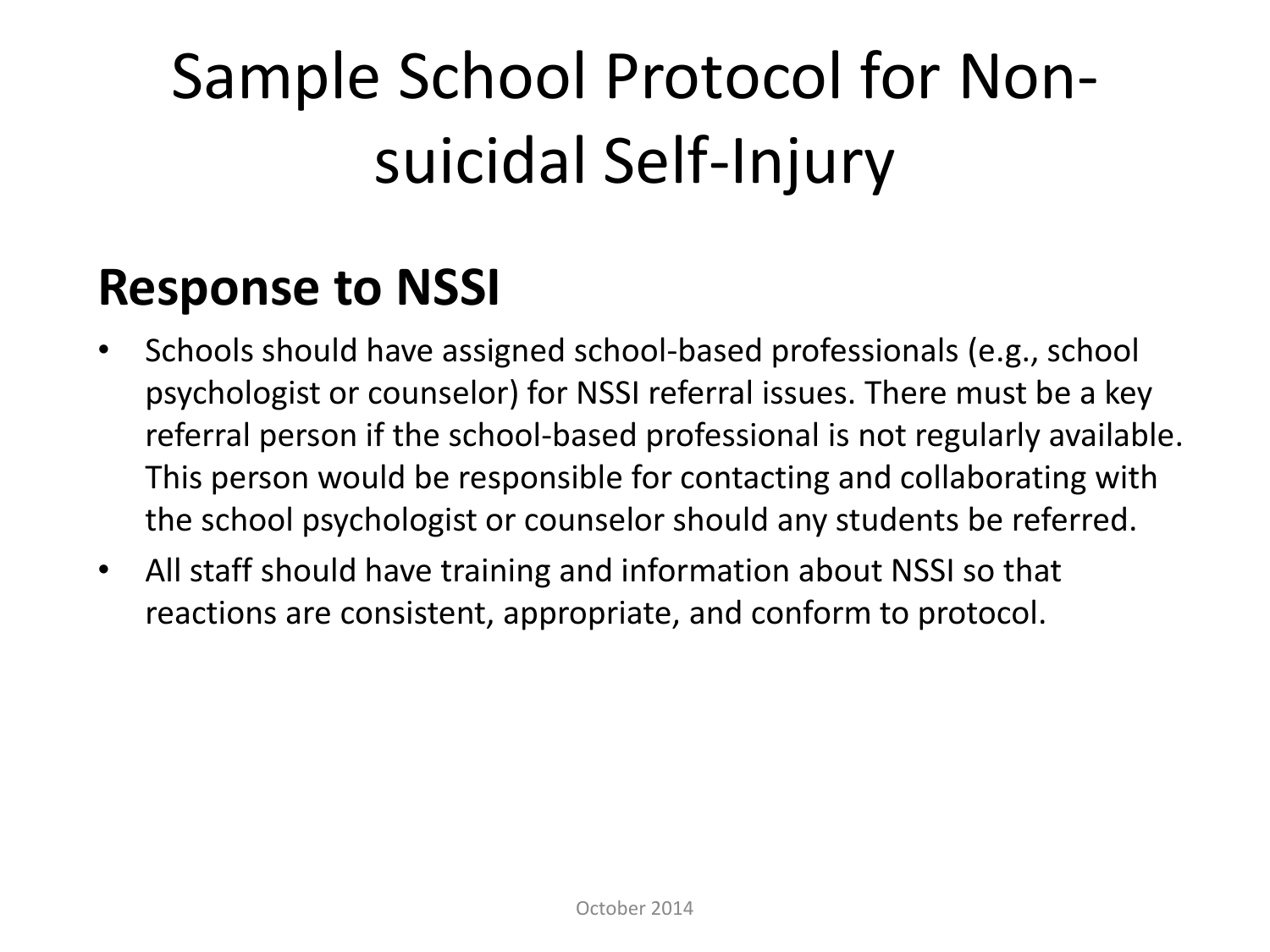## Sample School Protocol **Referral**

• Any school personnel who learns of a student's NSSI will immediately refer to a school-based mental health professional, maintain the chain of supervision, and remain involved with the school team that is conducting the intervention with this student.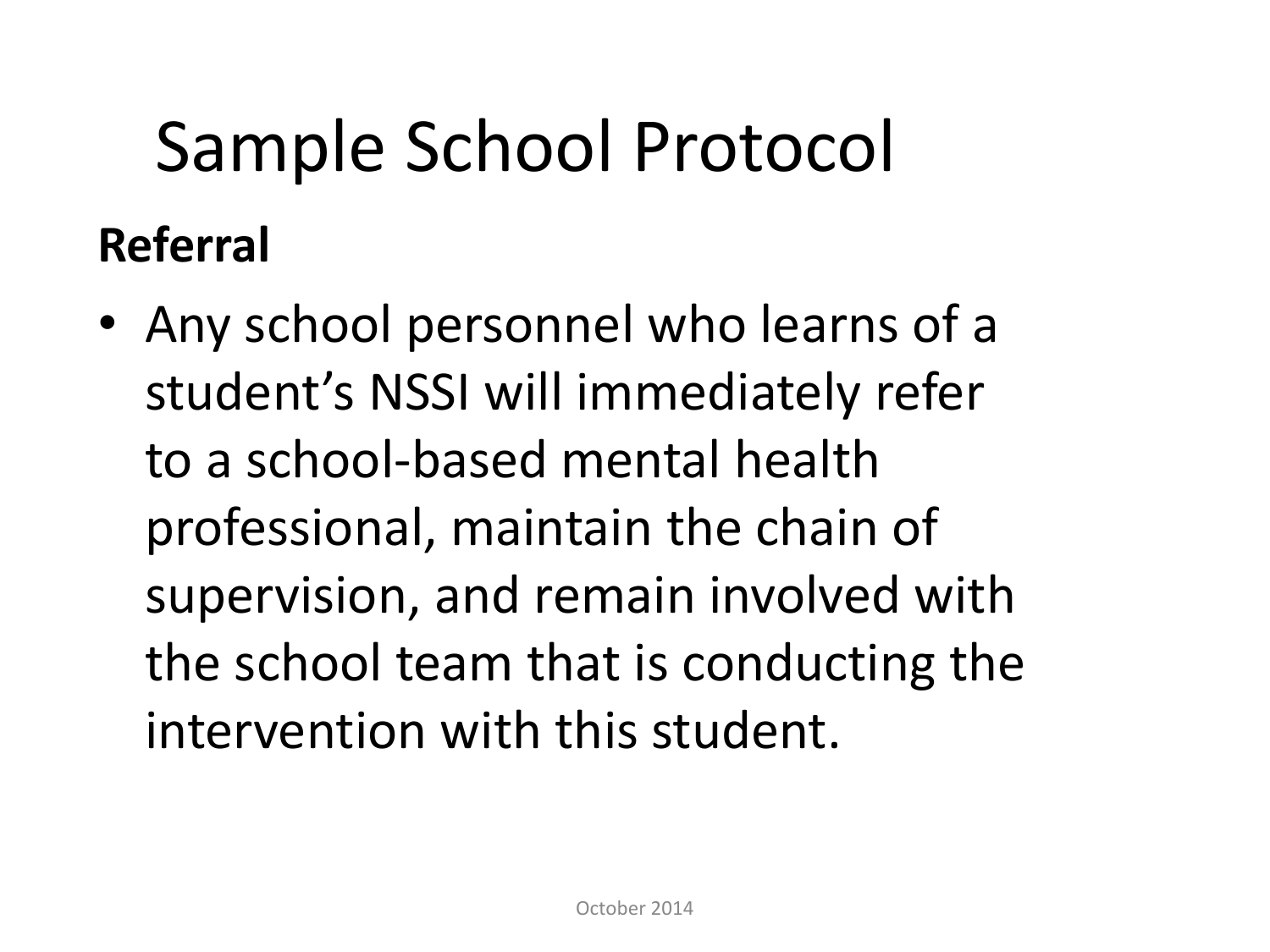## Sample School Protocol

#### **Assessment**

- The school-based professional conducts an initial (Level 1) assessment. If it is found that the student is at any risk of suicide (current thoughts, previous attempts, self-harm, or current plan with access to means), then procedures will be followed for suicide risk (parents contacted, referral to community or hospitalbased mental health professional for fuller evaluation, or, if urgent, emergency room crisis evaluation).
- If it is found that the student is engaging in NSSI as a maladaptive coping strategy and is not currently suicidal ensure that the student receives a more complete assessment and appropriate school interventions that include parent involvement are implemented.
- The school-based professional should conduct a fuller assessment and determine if more individualized, intensive therapy is required.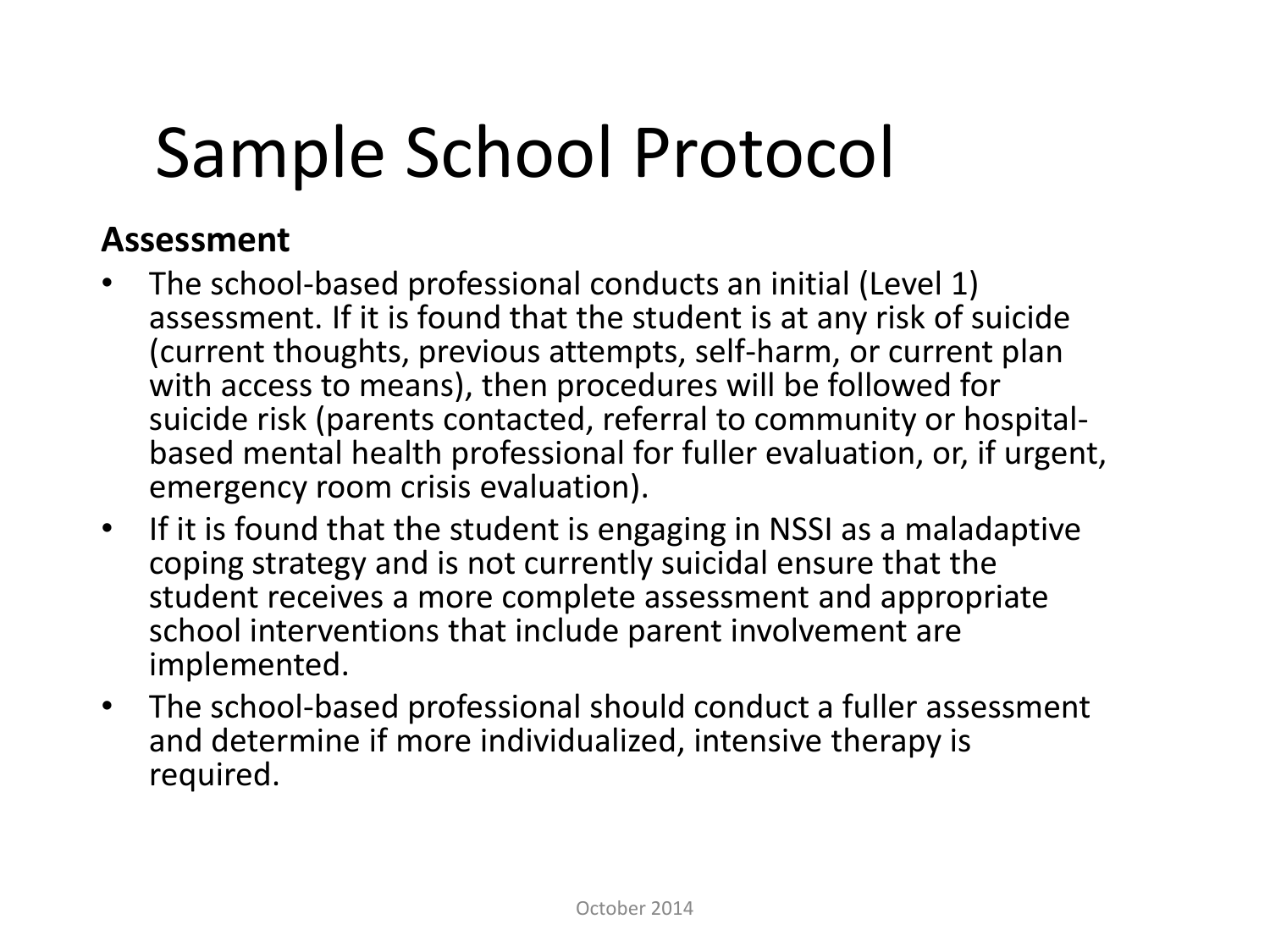## Sample School Protocol

### **Parent Contact**

• If it is deemed the outside therapy is required, the school-based professional will make the decision to contact the parent. Although it is best practice to involve parents at all times, not all adolescents who have engaged in NSSI must have parents contacted. Be aware of state or provincial laws regarding the school's obligation to contact parents.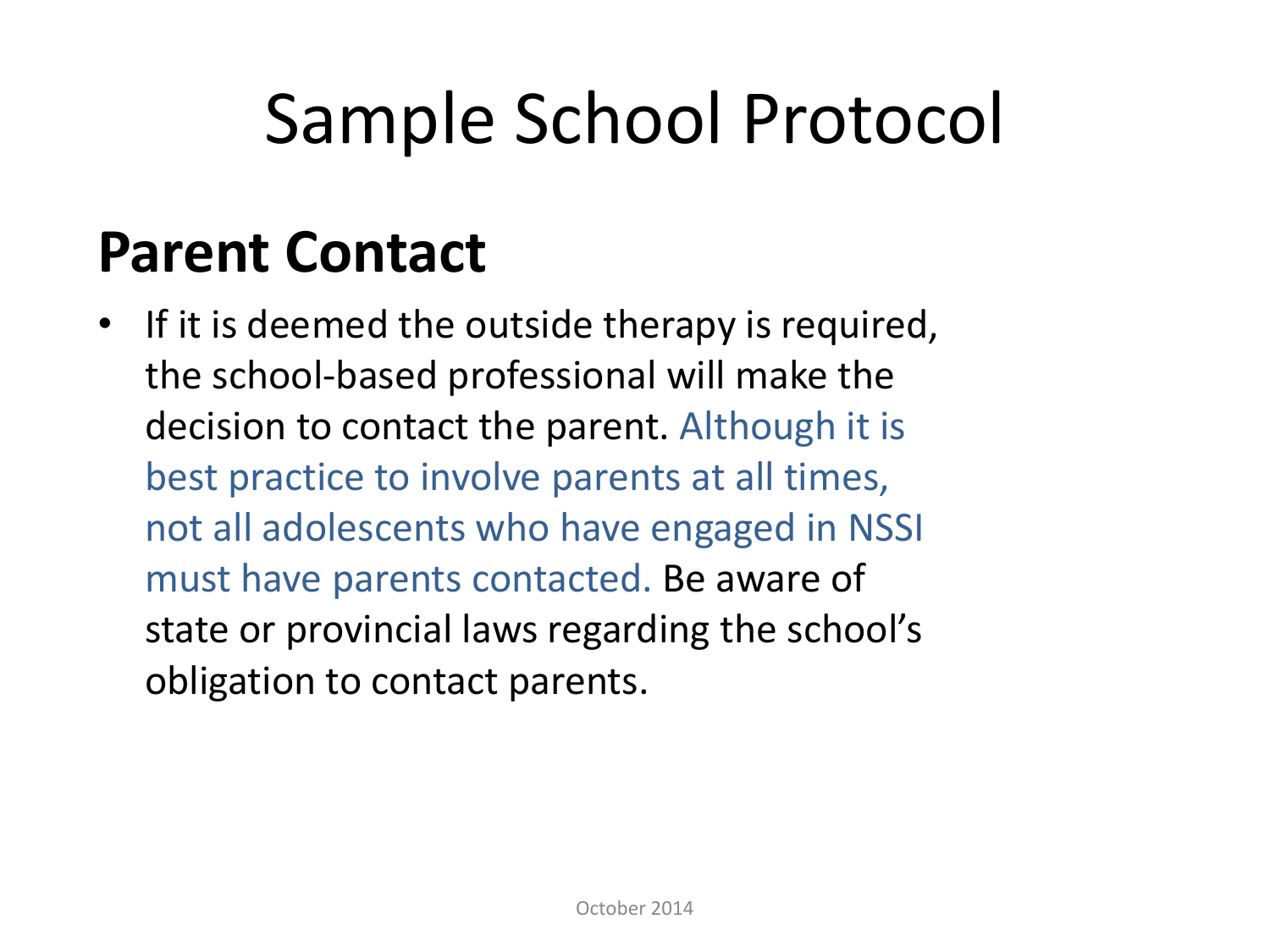### Referral & Risk issues

At any risk for suicide or other mental health issues.

Low - reporting current thoughts that were revealed in something they said (direct or indirect threats) or wrote (journals).

Moderate - in addiction to current thoughts,

Reports previous suicide attempts or evidence of selfinjurious behaviors such as fresh or recent wounds.

High - has a plan to kill him – or herself and has access to means.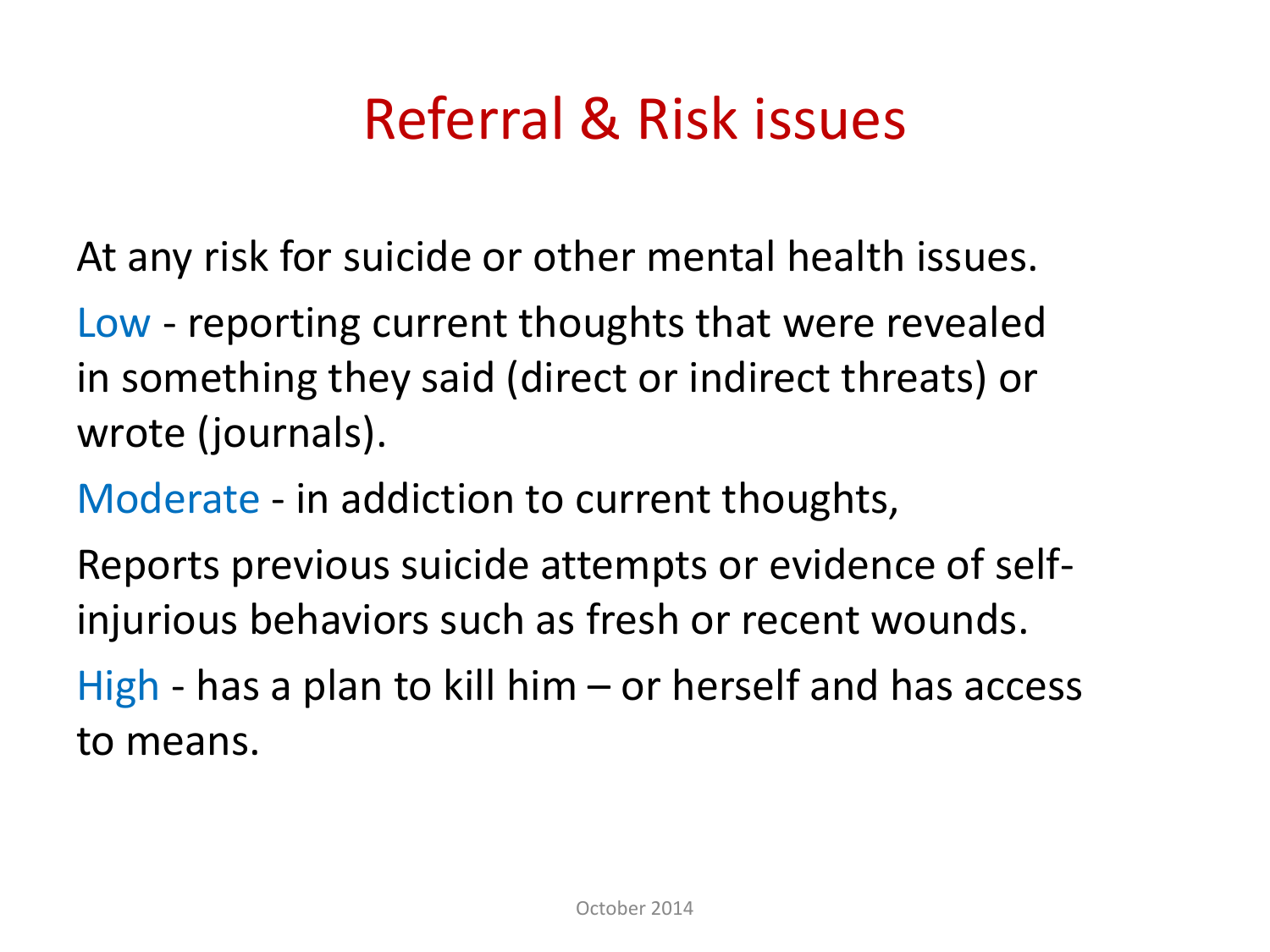- At high risk involvement of the appropriate emergency mental health services
- Risk is deemed low to moderate, supervising and handing off the student directly to parents or guardians is recommended.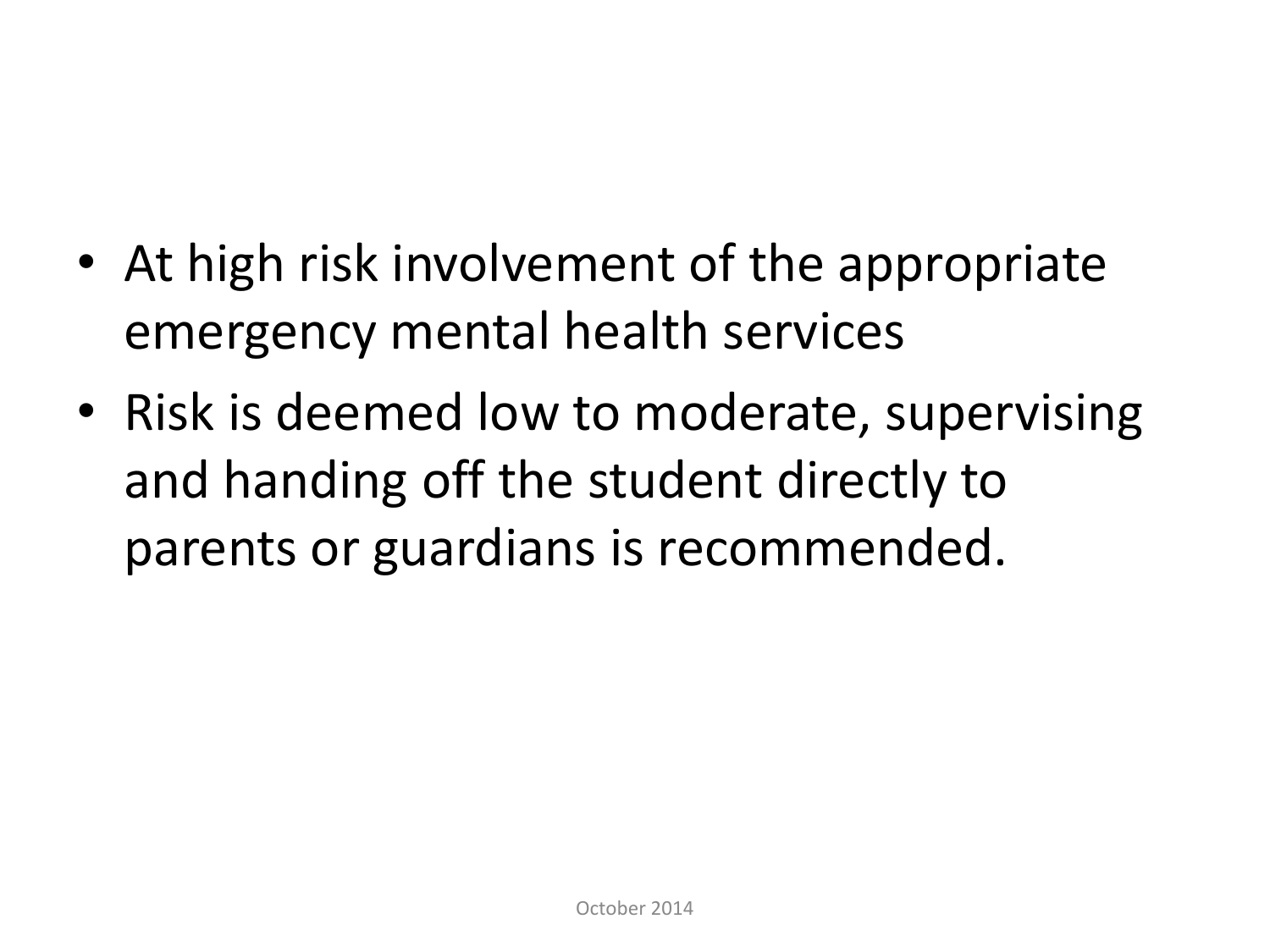### 7 Suggestions for Reducing Contagion of NSSI

- NSSI should not be discussed in detail in school newspapers or other student venues. This can serve as a "trigger" for individuals who engage in NSSI.
- Those who engage in NSSI should be discouraged from revealing their scars because of issues of contagion.
- In general, a designated person should be clear with the student that although the fact of NSSI can be shared, the details of what is done and how should not be shared, as it can be detrimental to the well-being of the student's friends.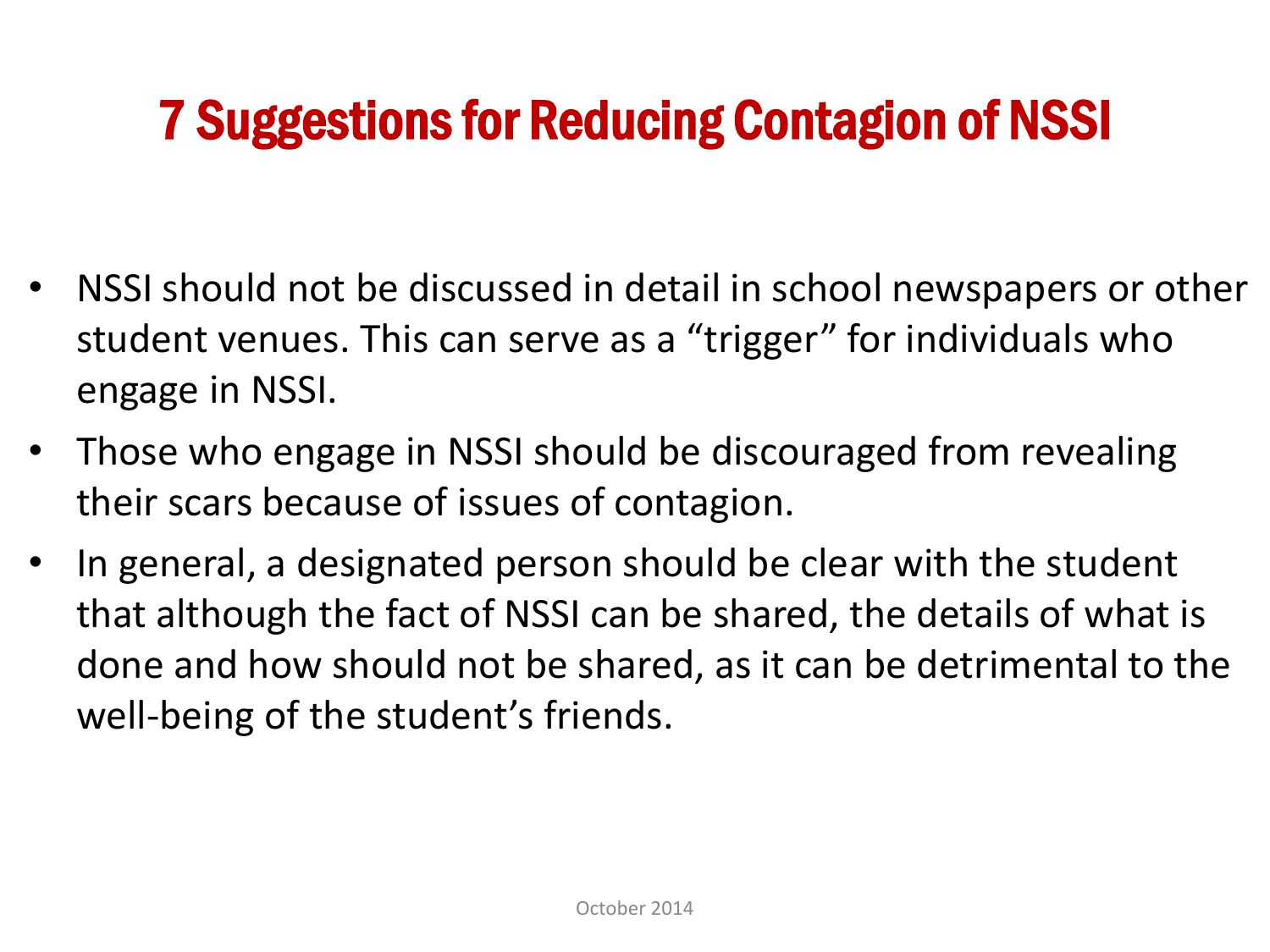### 7 Suggestions for Reducing Contagion of NSSI

- Health educators should reconsider the classroom presentation of certain books, popular movies, and music videos that glamorize such behaviors.
- Divide students who are referred for a group rite of passage and have each assessed and responded to individually. When numerous students within a peer group are referred, assessment of every student will often identify an "alpha" student whose behaviors have set the others off. This student should be assessed for more serious emotional disturbance. Although most students participating in a group event will assess at low risk, identifying moderate and high risk students and targeting them for follow up is critical.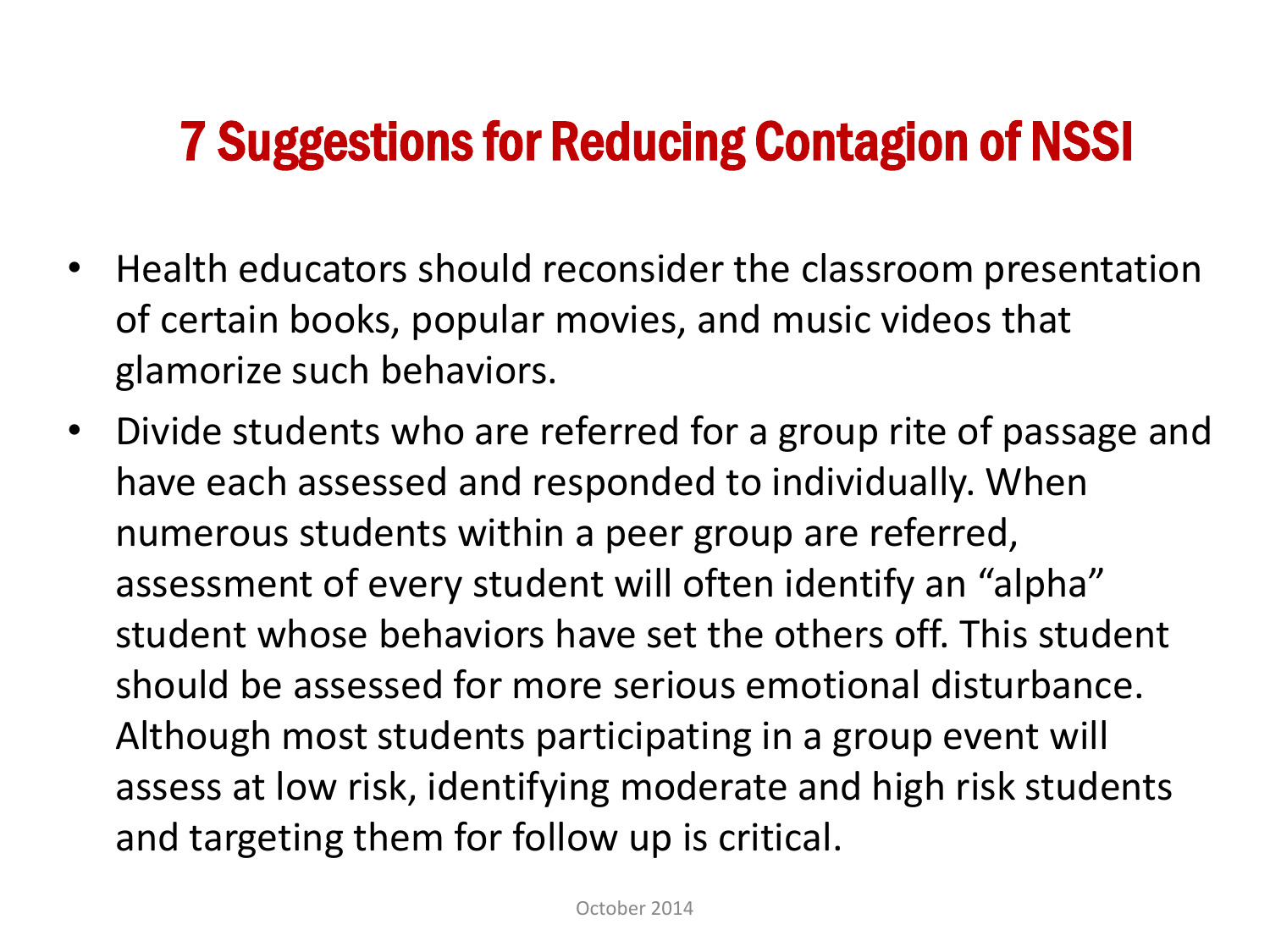### 7 Suggestions for Reducing Contagion of NSSI

- Educators must refrain from school-wide communications in the form of general assemblies or intercom announcements that address selfinjury.
- School mental health professionals should refrain from running specific groups that focus on cutting, rather focusing on themes of empowerment, exercise and tension relief, and grief resolution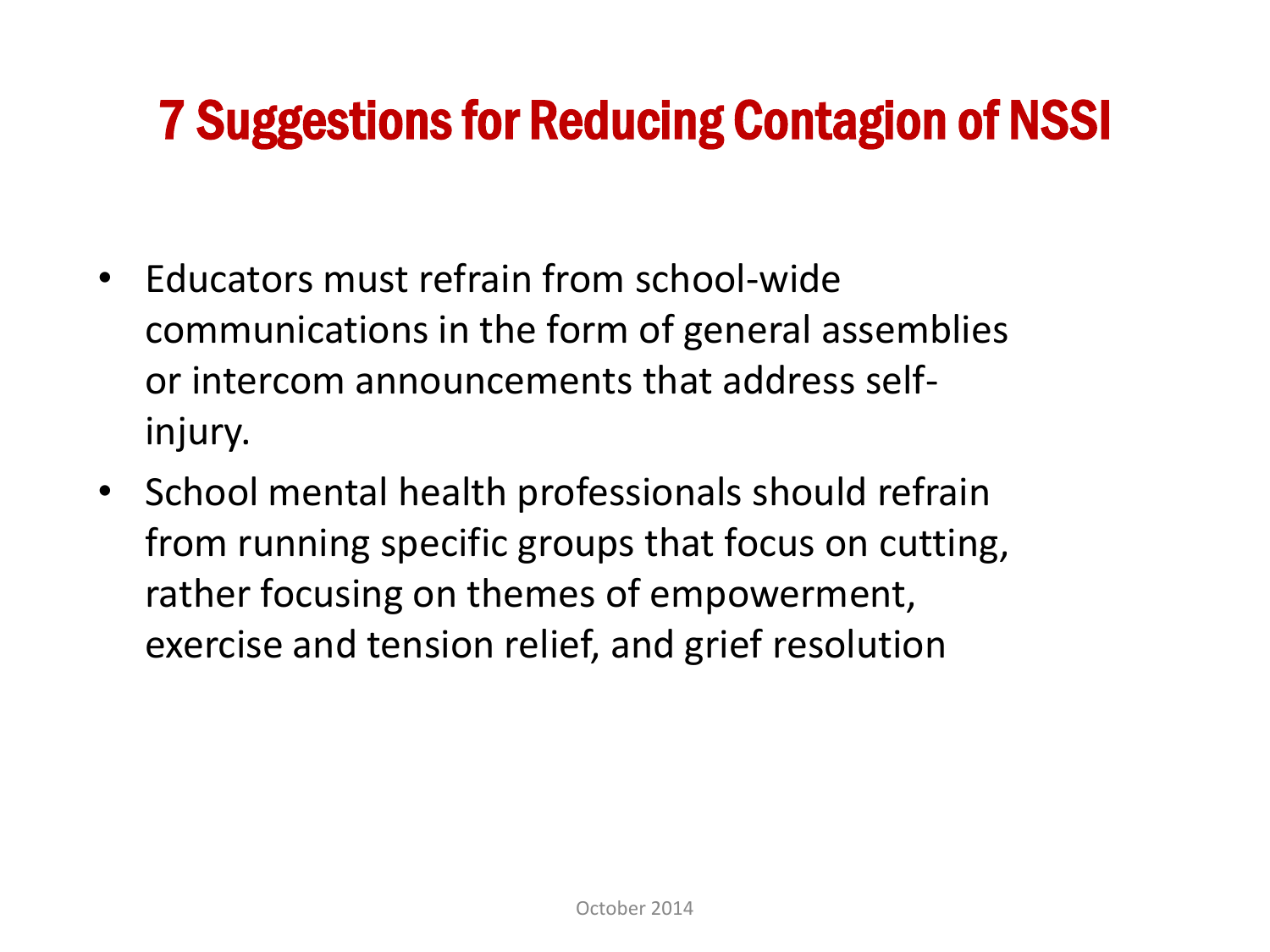# Communication Skill-Building

- Communication skill-building develop more adaptive coping strategies to deal with life stressors.
- Role-play practicing how to communicate more effectively are helpful to identify and talk with trusted adults at home or at school about their feelings.
- Vent his or her emotions using written journals or art projects.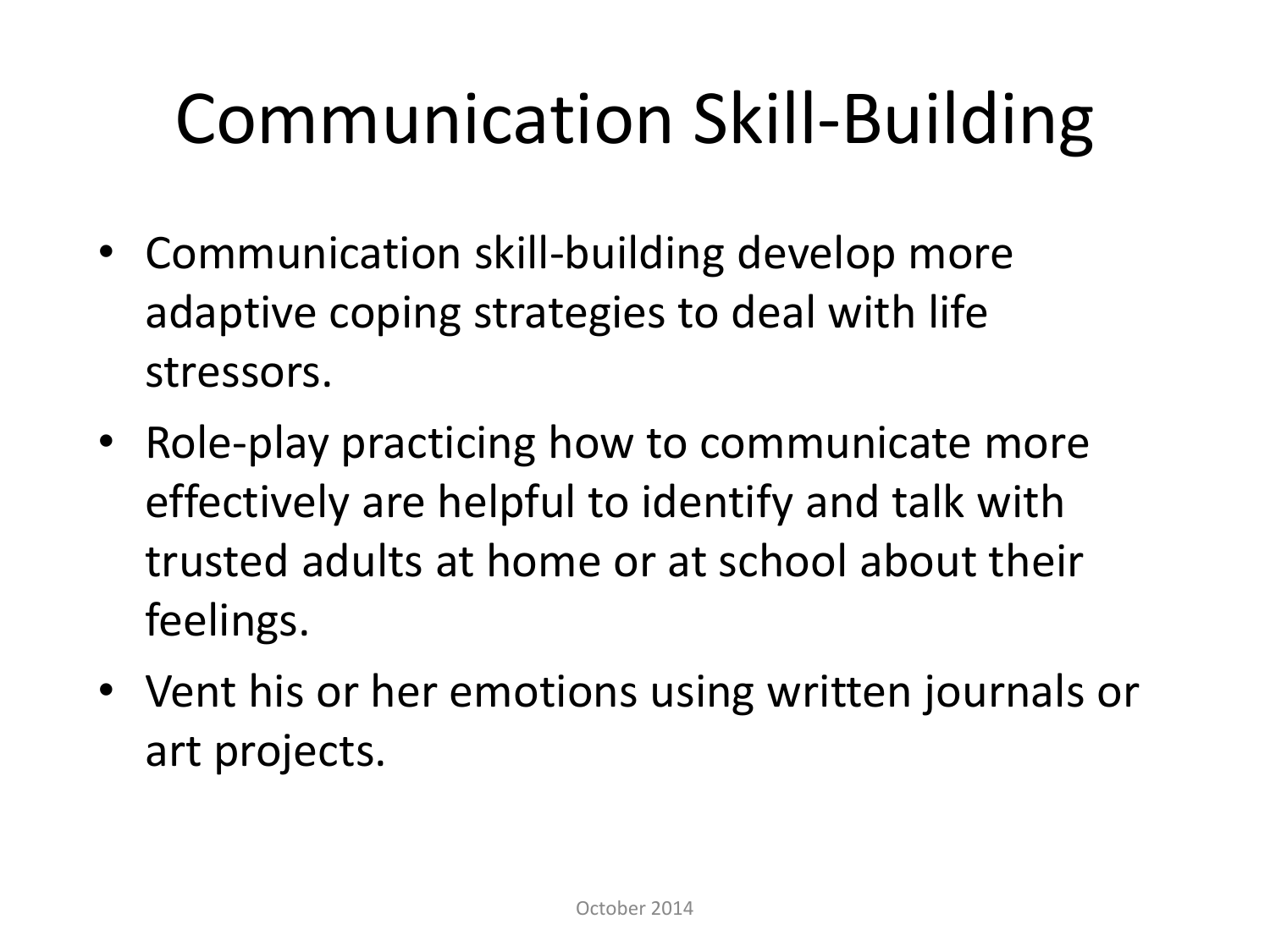### Behavioral Interventions

- Finding alternative ways to understand, manage, and express their emotions.
- Techniques such as diaphragmatic and controlled breathing, meditation, and visualization can be effective exercises to reduce tension when these skills are learned and practiced regularly.
- "self-care" to exercise every day or every other day for 3 weeks. (Substitution of aerobic exercise).
- Controversial –

snap a rubber band around the wrist when the impulse to self-injure overwhelms them.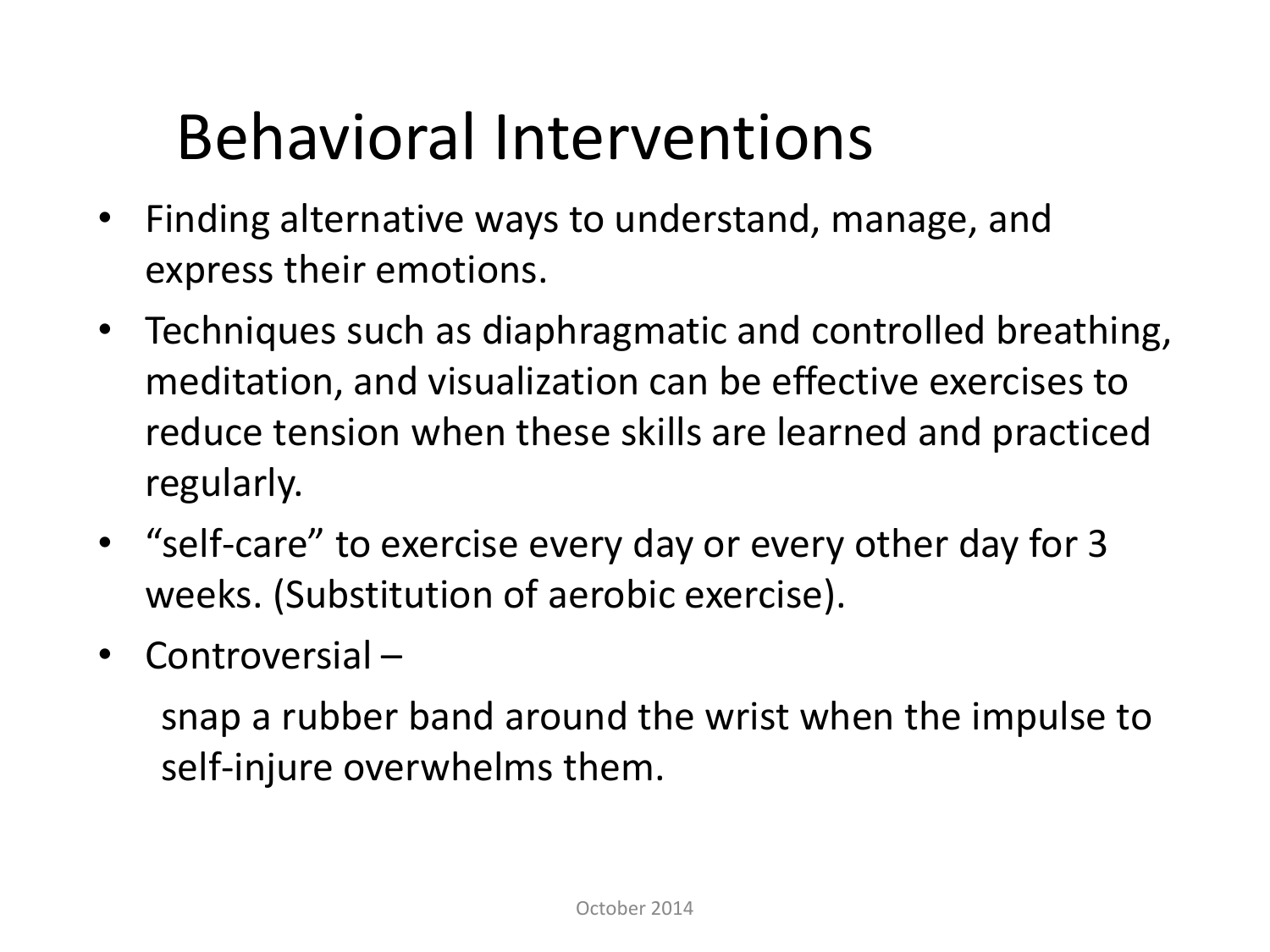## Questions to Help Identify Different Aspects of Emotions

• **Physiological** 

How does this emotion feel in your body? Where do you feel your emotion in your body? What physical sensations do you have with this emotion?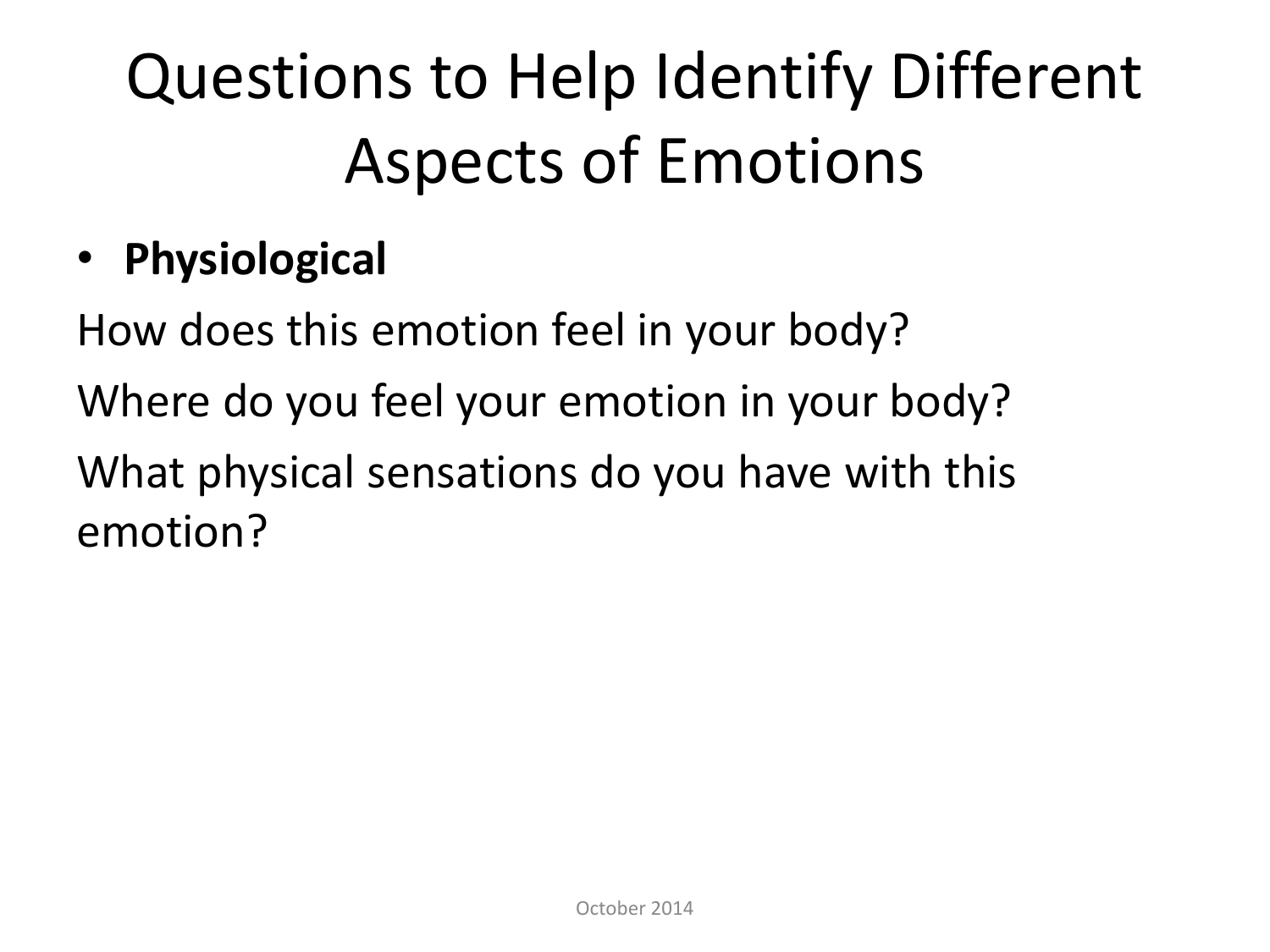#### • **Behavioral**

What do you want to do when you feel this emotion? How do you behave when you have this emotion? What things do you or don't you do when you feel this emotion?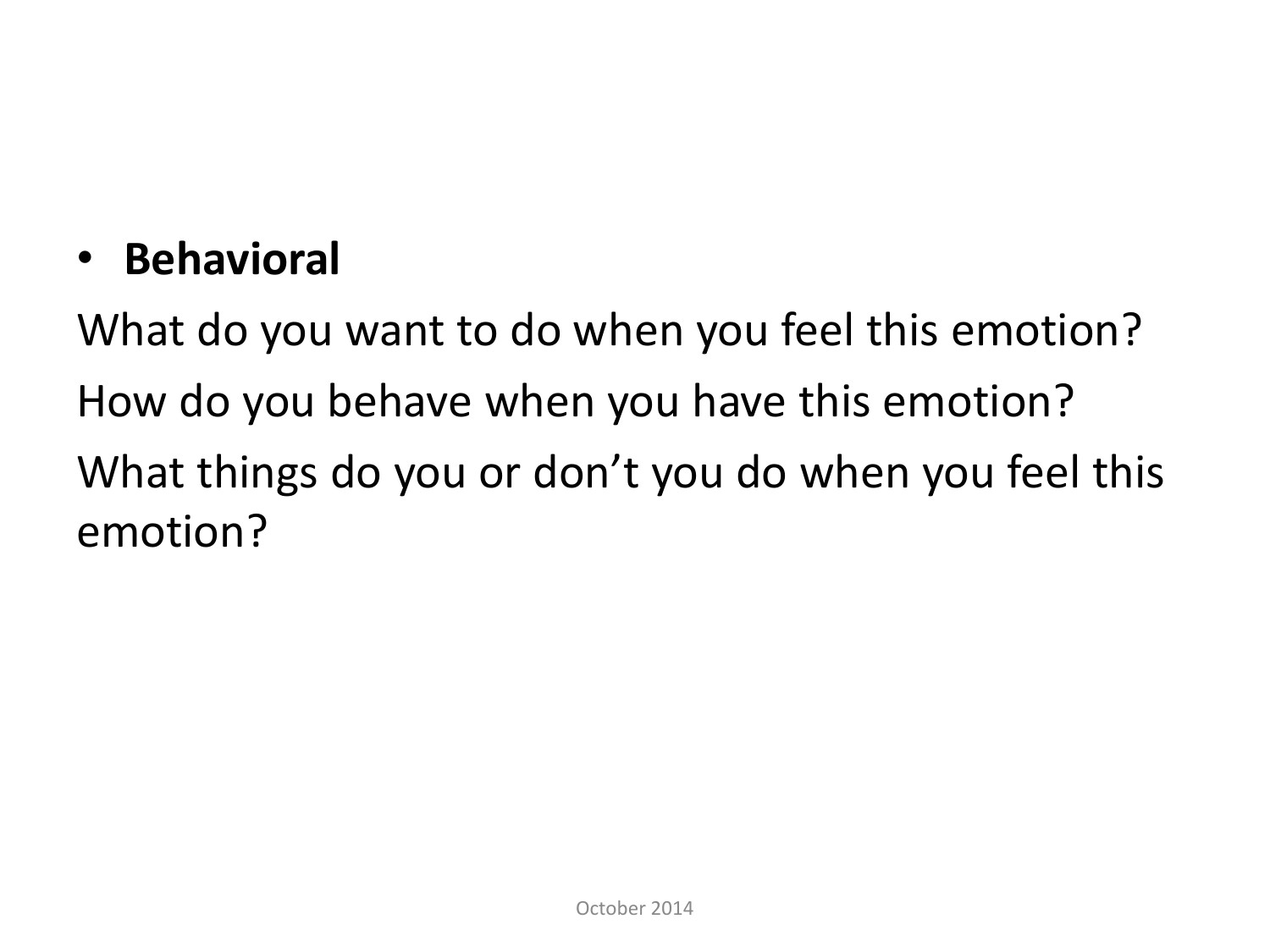### • **Intensity**

How strong is the emotion you're feeling? Have there been times when you're had a similar emotion but with less/more strength? What other words could describe the intensity of the emotion you have?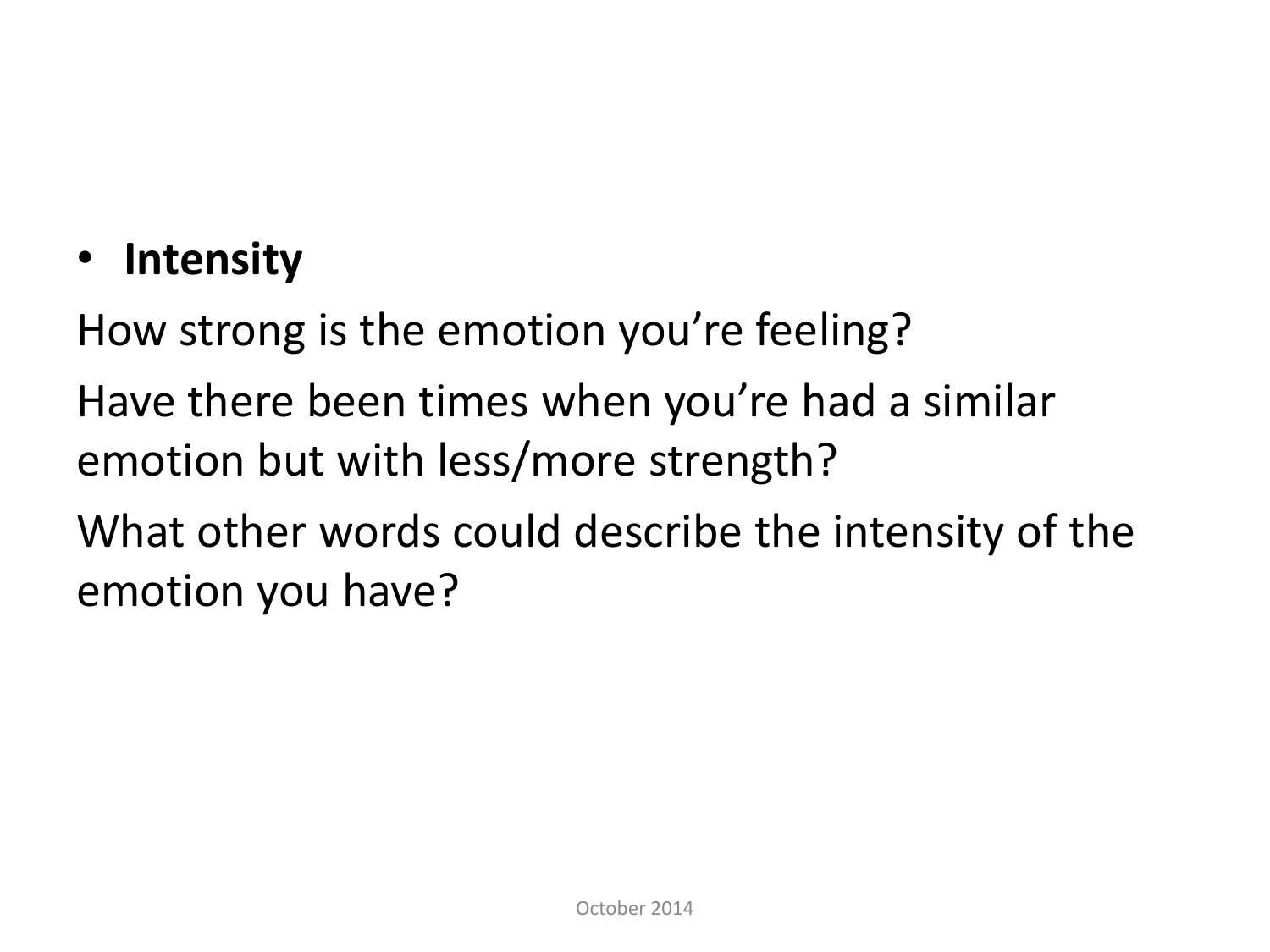• **Function**

Do people react differently to you when you show this emotion?

What purpose did this emotion serve for you in this situation?

How could you use your emotion to help you figure out how to act?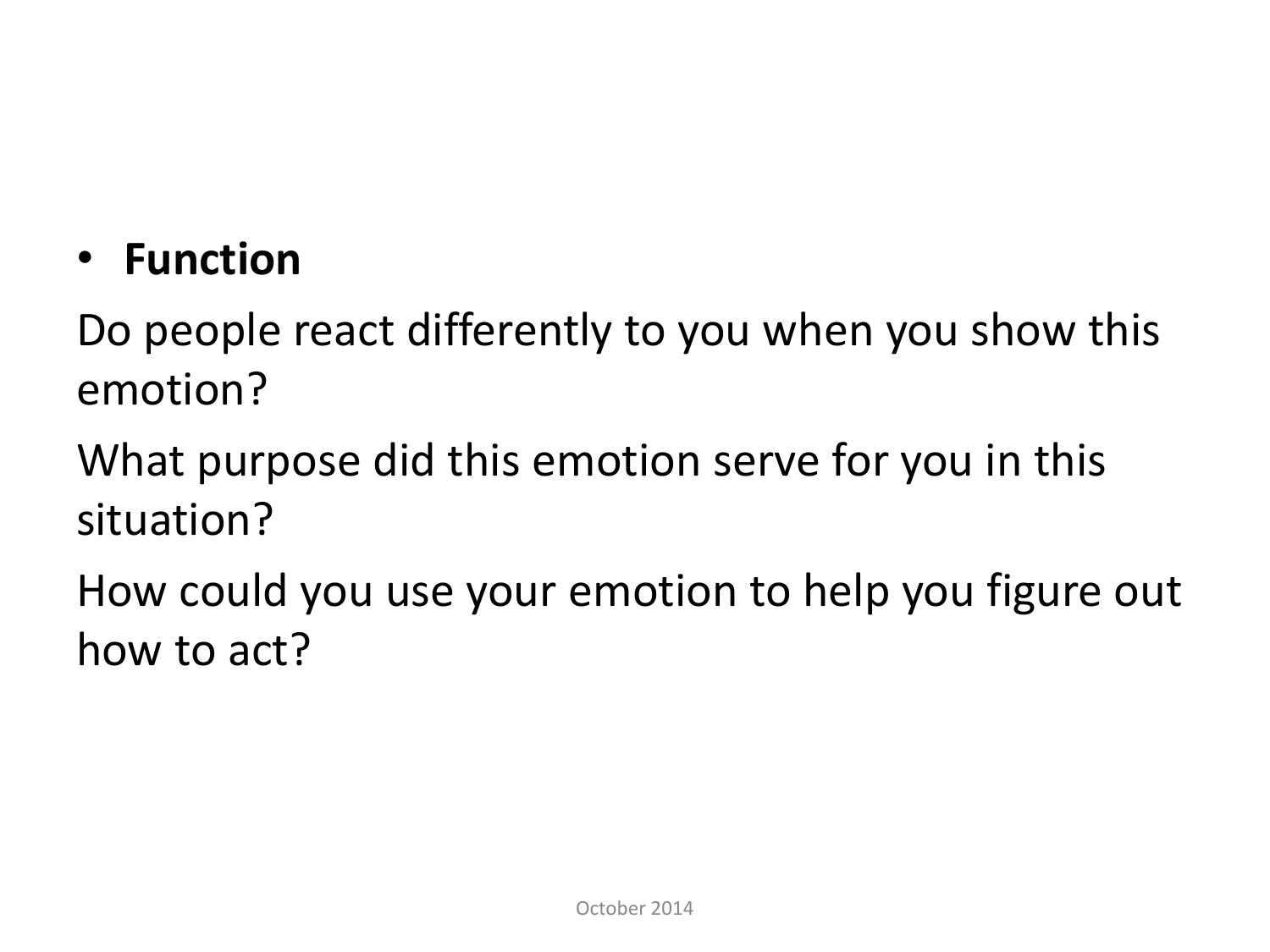## Cognitive Restructuring

**Choice** 

- A. The behavior is acceptable or necessary;
- B. The persons are disgusting and deserving of punishment ;
- C. This action is needed to reduce unpleasant feelings or to solve immediate crises;
- D. This overt action is required to communicate their feelings to others and to have others understand the deep emotional pain they are experiencing.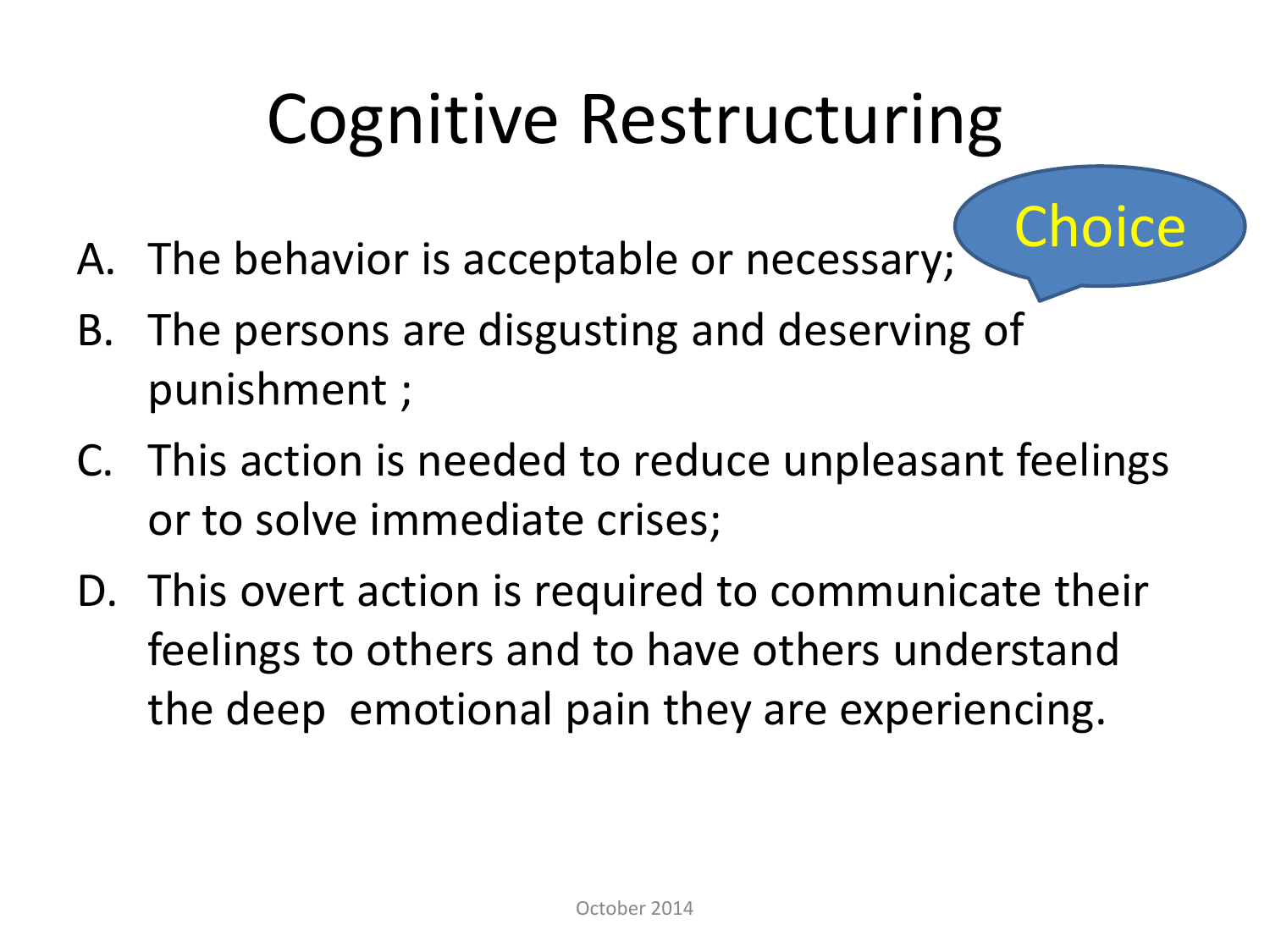## Challenging Cognitive Beliefs

#### **Step**

- 1. Identify & recognize maladaptive beliefs/thoughts
- 2. Link thoughts to cognitive distortions
- 3. Evaluate evidence for beliefs/thoughts
- 4. Create more realistic & adaptive thought
- 5. Behave consistent with new belief/thoughts

#### **Sample question**

- 1. What were you telling yourself when that happened?
- 2. Which type of distortion does that though fit under?
- 3. If you had been successful, would you stop being a failure? What if you made a mistake again in the future? Do successful people ever make mistakes?
- 4. What would be a more balanced thought that captures the full picture of things?
- 5. What would you do, or how would you act, if you told yourself (new belief)?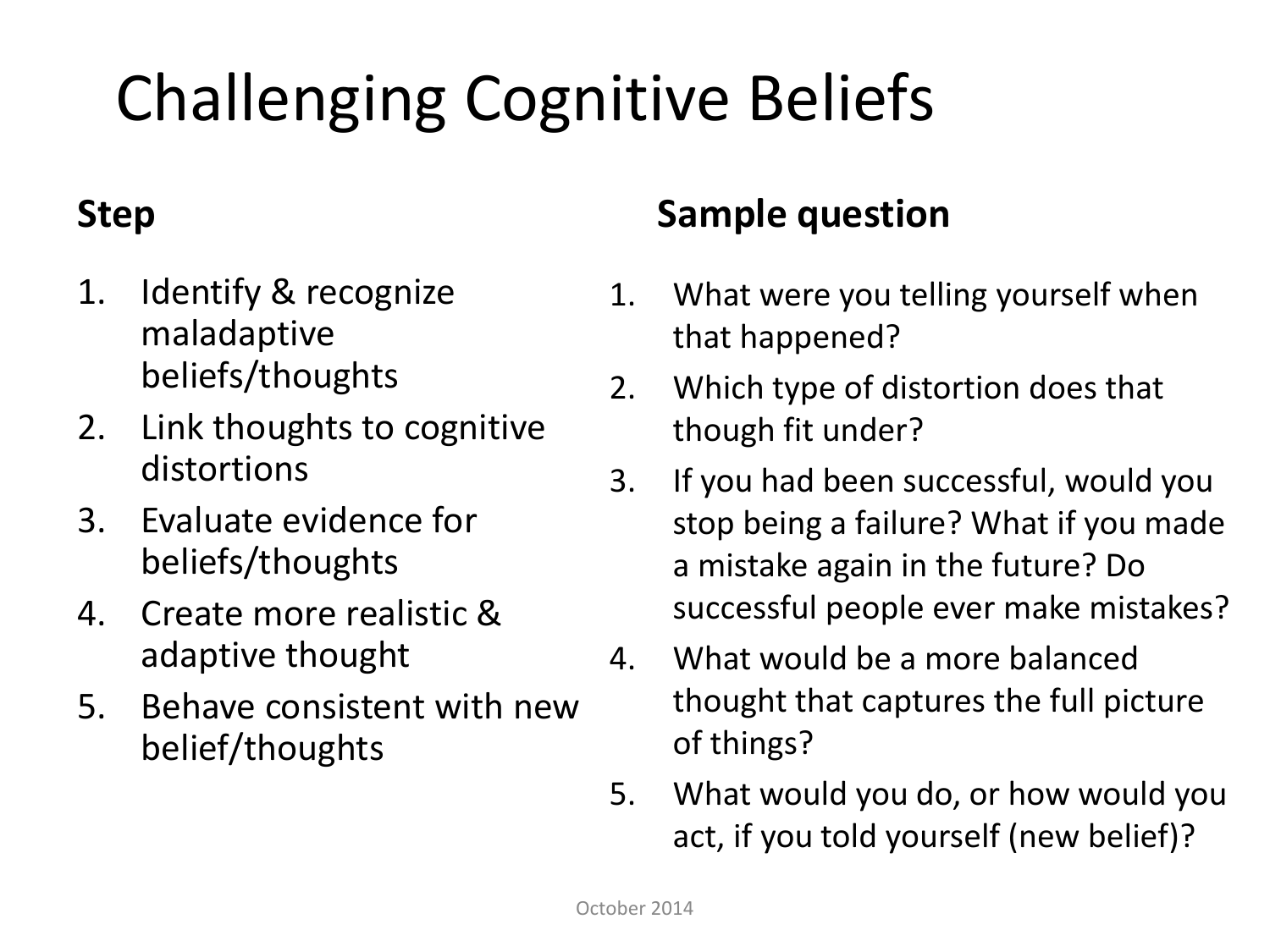# **Family Treatment Targets**

### **1. Psycho-education**

- a. About NSSI, its common functions, and how it differs from suicide
- b. What behaviors signal a crisis, and warning signs for suicidal behavior
- c. How to respond to NSSI in a non-judgmental fashion
- d. What to expect from treatment, treatment process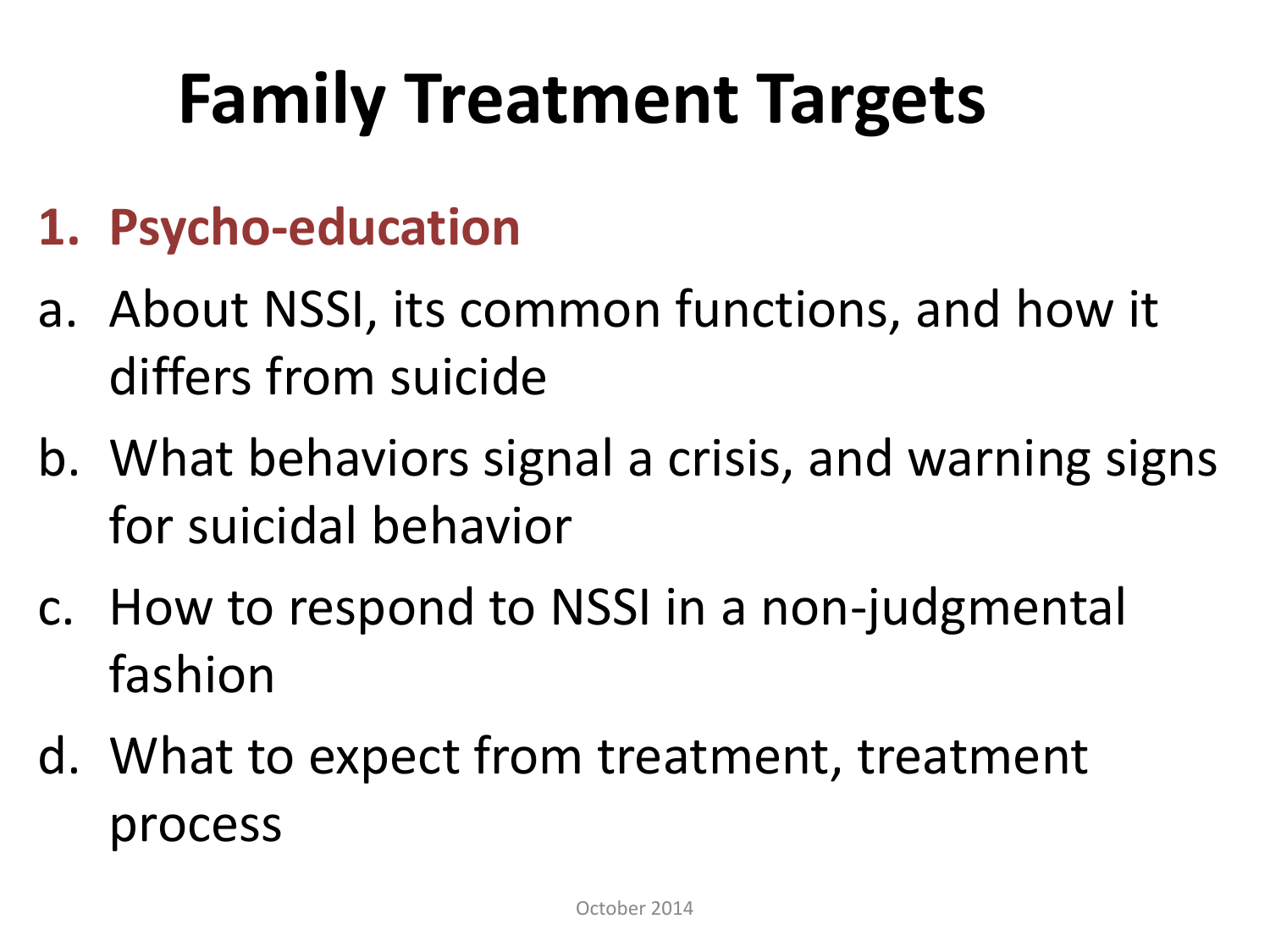### **2. Family processes**

- a. Improve communication styles, interaction patterns, connectedness
- b. Reduce skill deficits in parents ( parenting skills, emotion regulation, validation)
- c. Limit setting and issues around client autonomy, trust
- d. Decrease family stressors or risk factors (pathology, abuse, substance abuse)
- e. Enhance and build upon family strengths and protective factors